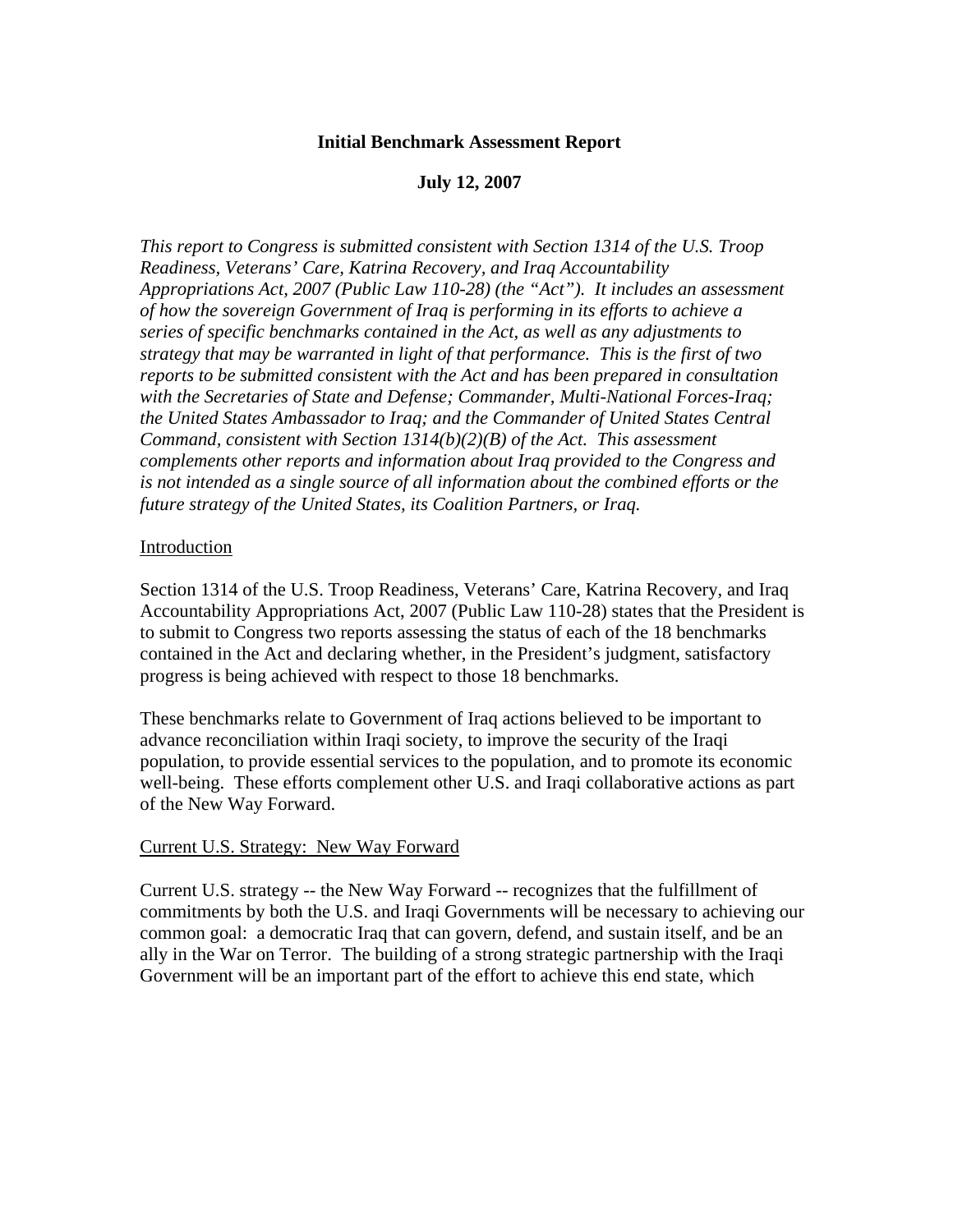remains a long-term goal, and requires the application of all elements of national power, including especially diplomatic, economic, and political power.<sup>[1](#page-1-0)</sup>

While our overarching strategy continues to emphasize a transition of responsibility to the Iraqi Government and its security forces, the New Way Forward recognized that, in response to the upsurge in sectarian violence in 2006, it was necessary for Coalition Forces to temporarily play a greater role, in conjunction with the Iraqi Security Forces, in securing the Iraqi population. This is not meant to replace Iraqi efforts to provide security, but to help provide the necessary time and space with which the Iraqi Government can continue to build its own capacity, can intensify efforts against the accelerants of the violence, especially al-Qaida in Iraq and some segments of the Jaysh al-Mahdi (JAM), and can meaningfully address the all-important issue of reconciliation among the various segments of Iraqi society. The strategy recognizes that the levels of violence seen in 2006 undermined efforts to achieve political reconciliation by fueling sectarian tensions, emboldening extremists, and discrediting the Coalition and Iraqi Government. Amid such violence, it became significantly harder for Iraqi leaders to make the difficult compromises necessary to foster reconciliation.

At the same time, we have increased our efforts to help build the capacity of the Iraqi Security Forces (ISF). Relying on lessons learned from our experience in training and equipping the ISF, we have significantly enhanced our training and mentoring commitment. We will continue this commitment through a combination of partnering Coalition units with Iraqi Army and Police organizations and embedding transition team personnel with the majority of ISF units. U.S commanders are committed to helping the Iraqi government expand the size of the ISF to make it a more capable counterinsurgency force.

We are also increasing our efforts to build Iraqi governmental capacity not just at the national level, but at the provincial and local levels as well. Most notably, this has required an expansion of our Provincial Reconstruction Team (PRT) program with 10 new civilian PRTs paired with Brigade Combat Teams (BCTs), and giving PRT leaders and BCT commanders additional authorities, resources, and personnel. These leaders are charged with supporting moderate elements against extremists in their areas of responsibility and launching projects that have an immediate impact in areas cleared of terrorists and insurgents.

 $\overline{a}$ 

<span id="page-1-0"></span><sup>1</sup> Over 2007 and into 2008, we are focusing on the following core objectives:

<sup>1.</sup> Defeat al-Qaida and its supporters and ensure that no terrorist safe haven exists in Iraq.

<sup>2.</sup> Support Iraqi efforts to quell sectarian violence in Baghdad and regain control over the capital.

<sup>3.</sup> Ensure the territorial integrity of Iraq and counter/limit destructive Iranian and Syrian activity in Iraq.

<sup>4.</sup> Help safeguard democracy in Iraq by encouraging strong democratic institutions impartially serving all Iraqis and preventing the return of the forces of tyranny.

<sup>5.</sup> Foster the conditions for Iraqi national reconciliation but with the Iraqi Government clearly in the lead.

<sup>6.</sup> Continue to strengthen Iraqi Security Forces (ISF) and accelerate the transition of security responsibility to the Iraqi Government.

<sup>7.</sup> Encourage an expanding Iraqi economy, including by helping Iraq maintain and expand its export of oil to support Iraqi development.

<sup>8.</sup> Promote support for Iraq from its neighbors, the region, and the international community.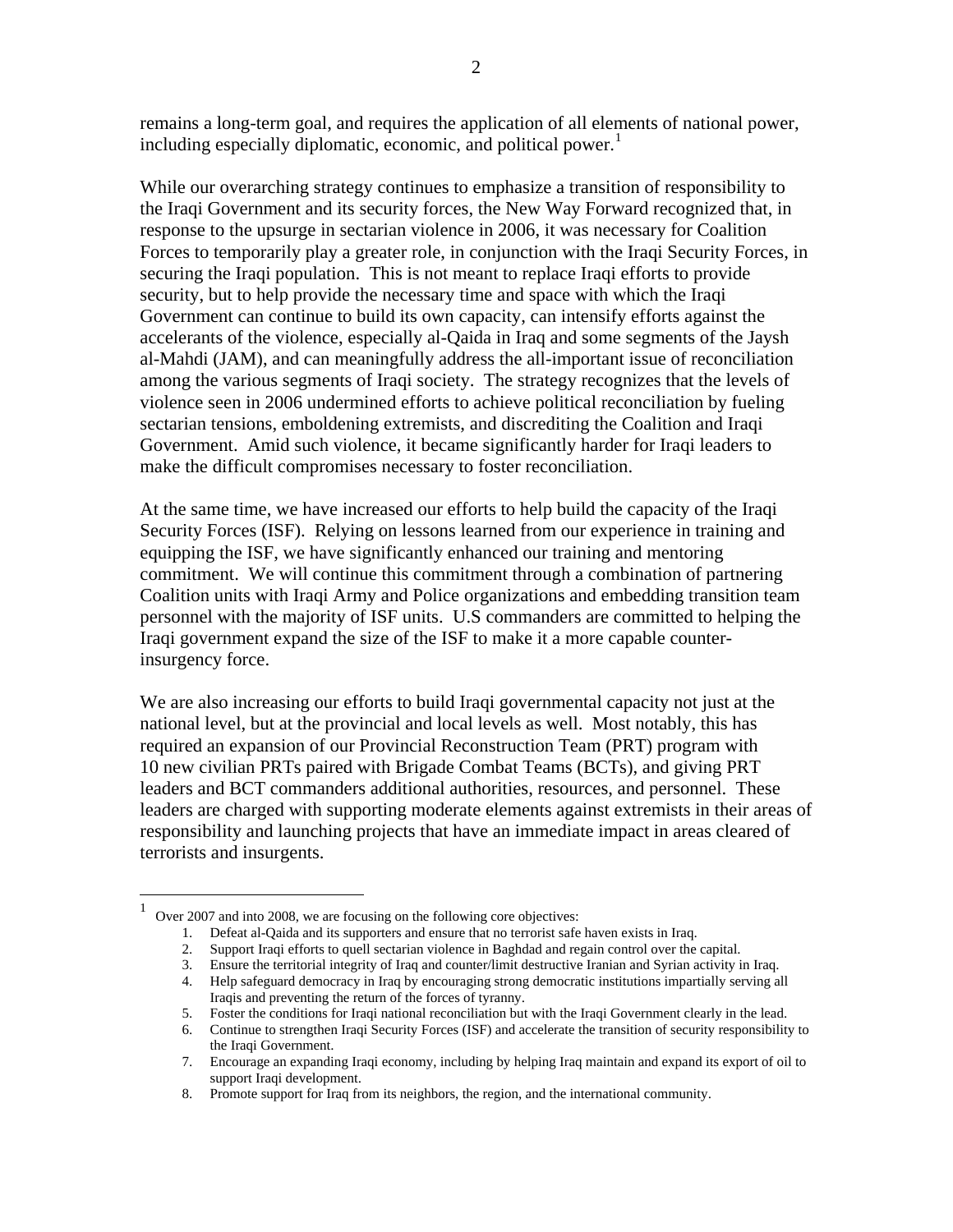Expansion of the PRT program is not yet complete, with only about half of the approximately 300 additional PRT personnel deployed to date. The full complement of "civilian surge" personnel will be completed by December 2007. In addition, economic assistance funds provided by Congress in the Act for Iraq have yet to be released. As provided for in the Act, the President has waived certain restrictions on a portion of these funds in a determination, which is being provided to Congress separately.

As the President explained in January, all of these efforts, together with a new diplomatic offensive in the region, are designed to set the conditions for U.S. troops to begin coming home, without risking a humanitarian catastrophe in Iraq, sanctuaries for international terrorist networks, or a broader regional conflict that would threaten U.S. national security interests for generations. (The strategy is explained in greater detail at <http://www.whitehouse.gov/nsc/iraq/2007/iraq-strategy011007.pdf> ) While all of those conditions have not yet been met, and the new strategy is still in its early stages, there are some encouraging signs that should, over time, point the way to a more normalized and sustainable level of U.S. engagement in Iraq, with a decreasing number of U.S. combat forces increasingly focused on a core set of missions, such as those set out by the bipartisan Iraq Study Group.

#### Summary of Achievements and Shortfalls

This report provides, consistent with the Act, an assessment of how the Iraqi Government is performing on 18 specified benchmarks, rather than the effects being generated. Some of the benchmarks may be leading indicators, giving some sense of future trends; but many are more accurately characterized as lagging indicators, and will only be achieved after the strategy is fully underway and generates improved conditions on the ground. For example, local political accommodations have dramatically improved conditions in what had been some of Iraq's most violent areas, and we are deploying our resources to help ensure that these trends continue and spread. It will take time, however, for improved conditions locally to translate into broader political accommodations at the national level; what is important is the overall trajectory, which, under our present strategy, has begun to stabilize, compared to the deteriorating trajectory seen over the course of 2006. Thus, the assessments in this report should be viewed in a larger context: the discussion below provides a snapshot of achievements and shortfalls that can round out the picture given in the detailed assessment section of this report.

Security: The security situation in Iraq remains complex and extremely challenging. Iraqi and Coalition Forces continue to emphasize population security operations in Baghdad, its environs, and Anbar province to combat extremist networks, and create the space for political reconciliation and economic growth. As a result of increased offensive operations, Coalition and Iraqi Forces have sustained increased attacks in Iraq, particularly in Baghdad, Diyala, and Salah ad Din. Tough fighting should be expected through the summer as Coalition and Iraqi Forces seek to seize the initiative from early gains and shape conditions for longer-term stabilization. These combined operations - named Operation Phantom Thunder -- were launched on June 15, 2007, after the total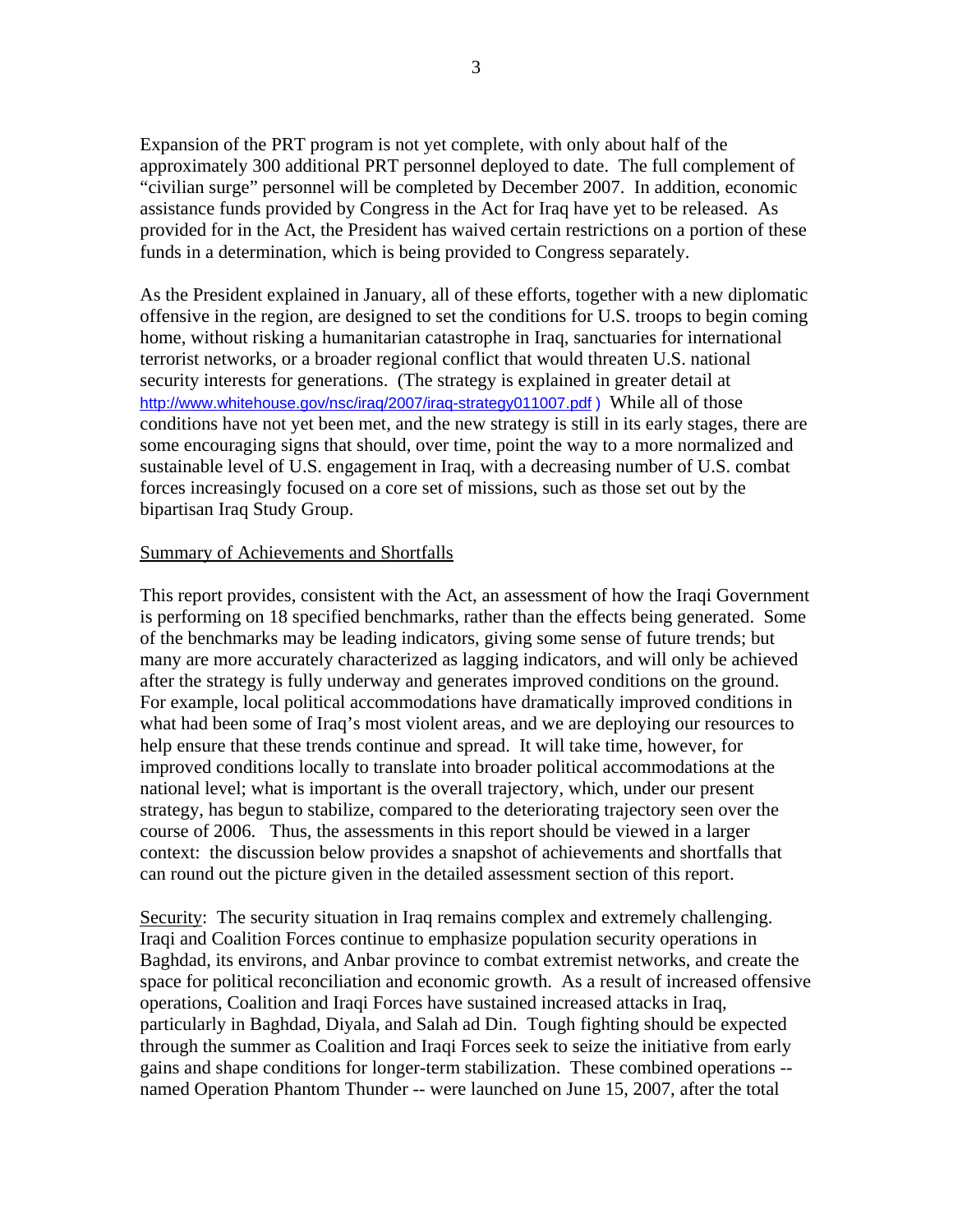complement of surge forces arrived in Iraq. The full surge in this respect has only just begun.

These new operations are targeting primarily al-Qaida in Iraq (AQI) havens in Baghdad, Babil, Diyala, and Anbar provinces. While AQI may not account for most of the violence in Iraq, it is the organization responsible for the highest profile attacks, which serve as a primary accelerant to the underlying sectarian conflict. We presently assess that degrading AQI networks in these critical areas -- together with efforts to degrade Iranian-backed Shi'a extremist networks -- is a core U.S. national security interest and essential for Iraq's longer-term stability. Since January of this year, AQI has proven its resiliency and ability to conduct high-profile, mass-casualty attacks, mostly targeting Shi'a population centers through suicide vehicle-borne improvised explosive device (SVBIEDs) attacks. The number of suicide and SVBIED attacks in March and April approached all-time highs, further exacerbating sectarian tension and making political deals more difficult to close. These incidents have shown a decrease in May and June, which may be the result of aggressive Coalition and Iraqi operations into former AQI havens. The surge of additional U.S. forces into these areas allows us to better combat AQI and other terrorists. We should expect, however, that AQI will attempt to increase its tempo of attacks as September approaches -- in an effort to influence U.S. domestic opinion about sustained U.S. engagement in Iraq.

In Baghdad, an overall decrease in sectarian violence is due in part to intensified Iraqi and Coalition operations focused on population security. An apparent decision earlier this year by the Jaysh al-Mahdi (JAM) militia to largely stand down its operations appeared to have a temporary effect, but a breakdown in Muqtada al Sadr's ability to control JAM -- or elements thereof -- coinciding with the return of JAM fighters from Iran after receiving training in combat and explosives has spawned a recent increase in attacks on Coalition and Iraqi forces. Iran continues to train, fund, and equip extremist groups, both Shi'a and Sunni, that attack Iraqi and Coalition forces in and around Baghdad and the provinces in southern Iraq. JAM "secret cells" are a major recipient of that assistance -- and are responsible for some of the most sophisticated attacks on Iraqi and Coalition Forces. As stated in the President's January 10, 2007, speech announcing the New Way Forward: "We will interrupt the flow of support from Iran. And we will seek out and destroy the networks providing advanced weaponry and training to our enemies in Iraq." Operations against these networks are ongoing and will continue.

In Anbar province, the local population is turning against AQI and seeking support from the Coalition. At the same time, U.S. military operations and cooperation with local tribal leaders have created openings for local political compromise and more effective civilian assistance. To reinforce these early signs of success, the President ordered additional U.S. military and civilian resources to Anbar. The trends have remained positive. The provincial government -- for the first time in a year -- is now able to meet in the province and recently approved a comprehensive provincial budget that appropriates virtually all of its \$107 million allocation for capital expenditures. Attack levels have reached a 2-year low and some families that had fled Anbar are beginning to return. These developments have been noted in other primarily Sunni areas of Iraq, such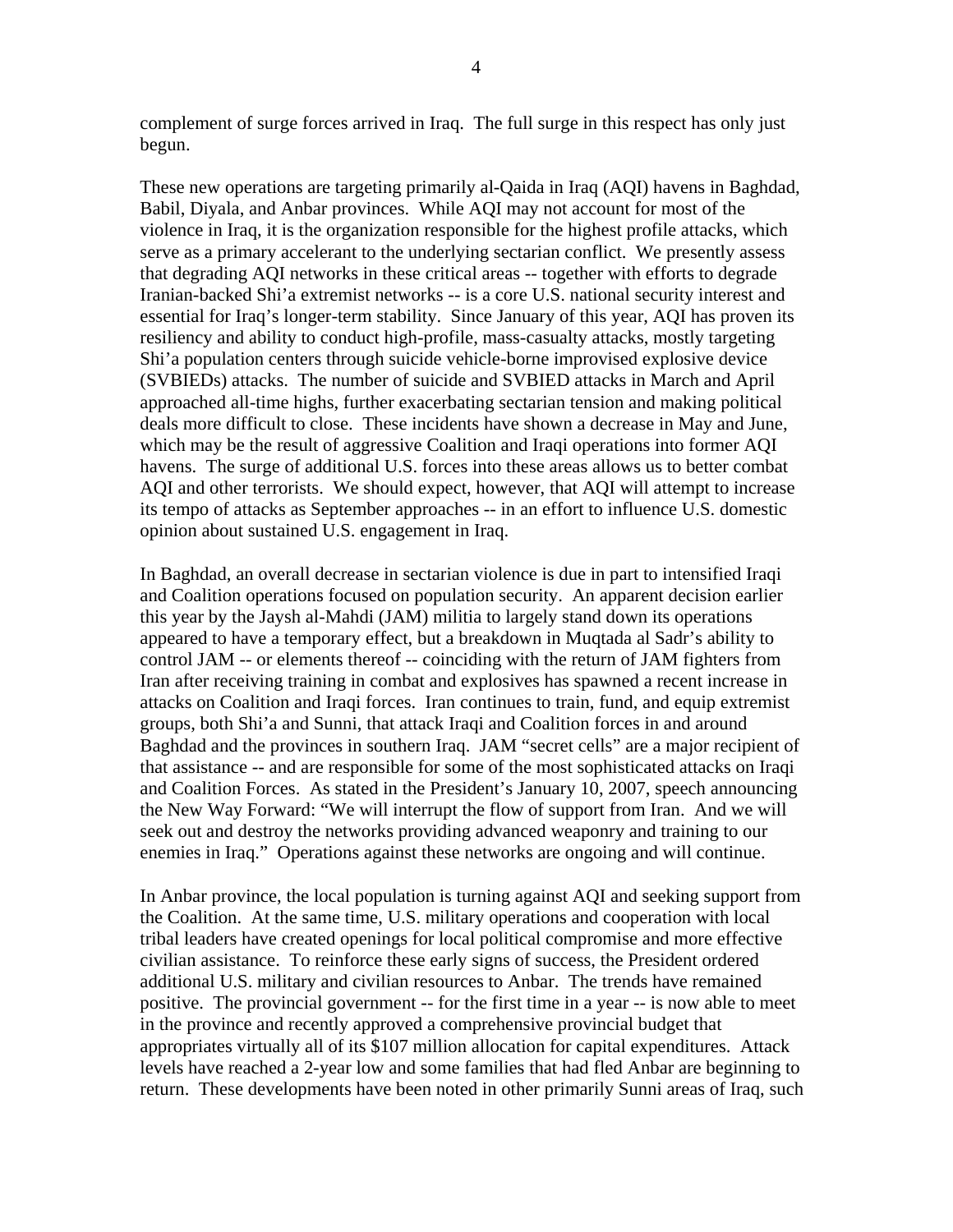as Salah ad-Din province, and areas around Baquba, in Diyala province, where efforts are underway to build on the Anbar experience.

The ISF continues to show slow progress. ISF capability is increasing, but further ISF proficiency, improved logistics, and expanded forces are needed in order to assume more responsibility from Coalition Forces. Comprehensive data and statistics on the ISF - including its projected growth -- can be found in the report *Measuring Stability and Security in Iraq*, submitted quarterly to Congress by the Department of Defense, pursuant to Section 9010 of the Department of Defense Appropriations Act, 2007 (Public Law 109-289). It should be noted that Iraqi Security Forces bear the brunt of attacks from insurgents and terrorists. Despite casualty rates two to three times that of Coalition Forces, Iraqi Security Forces continue to fight bravely for their country.

Political Reconciliation: Moving key legislation depends on deal-making among major players in a society deeply divided along sectarian, ethnic, and other lines. Meaningful and lasting progress on national reconciliation may also require a sustained period of reduced violence in order to build trust. For this reason, most of the major political benchmarks identified in the legislation -- i.e., final passage of monumental pieces of legislation through Iraq's Council of Representatives by consensus -- are lagging indicators of whether or not the strategy is succeeding or is going to be successful.

As demonstrated by our PRT initiatives and moving resources outside of Baghdad and into the provinces, our strategy envisions "bottom-up" reconciliation to be as important, if not more important, than top-down reconciliation. Bottom-up reconciliation involves working at the local and provincial level, seeking local political accommodations and getting more Iraqis to invest in the future of a united and democratic Iraq. Bottom-up reconciliation can take many forms: in Anbar, we have seen greater involvement of tribal groups; in Salah ad Din, it is involving local and provincial leaders taking greater responsibility for their political and economic future; in Baghdad, it has involved local neighborhood councils working with newly deployed Coalition and Iraqi units to identify and isolate extremists. All of the new resources devoted to this strategy -- the arrival of military reinforcements, the expansion of PRTs, and the diplomatic surge -- can be leveraged to produce bottom-up reconciliation. Over time, we expect bottom-up reconciliation to be reflected in, and latch up with, progress on top-down measures.

Effective steps toward national reconciliation will require national leadership from all communities and expression of a common national political will, or "vision," that has so far been lacking. The consensus nature of Iraqi politics, and the checks and balances built into the Iraqi governance structure, inhibit Prime Minister Nuri al-Maliki's ability to govern effectively -- and would pose obstacles to any prime minister. These inhibitors slow progress on high-priority legislative benchmarks, although they are designed to create a decision-making process through which all major communities have a voice and a stake. The increasing concern among Iraqi political leaders that the United States may not have a long-term commitment to Iraq has also served in recent months to reinforce hedging behaviors and made the hardest political bargains even more difficult to close.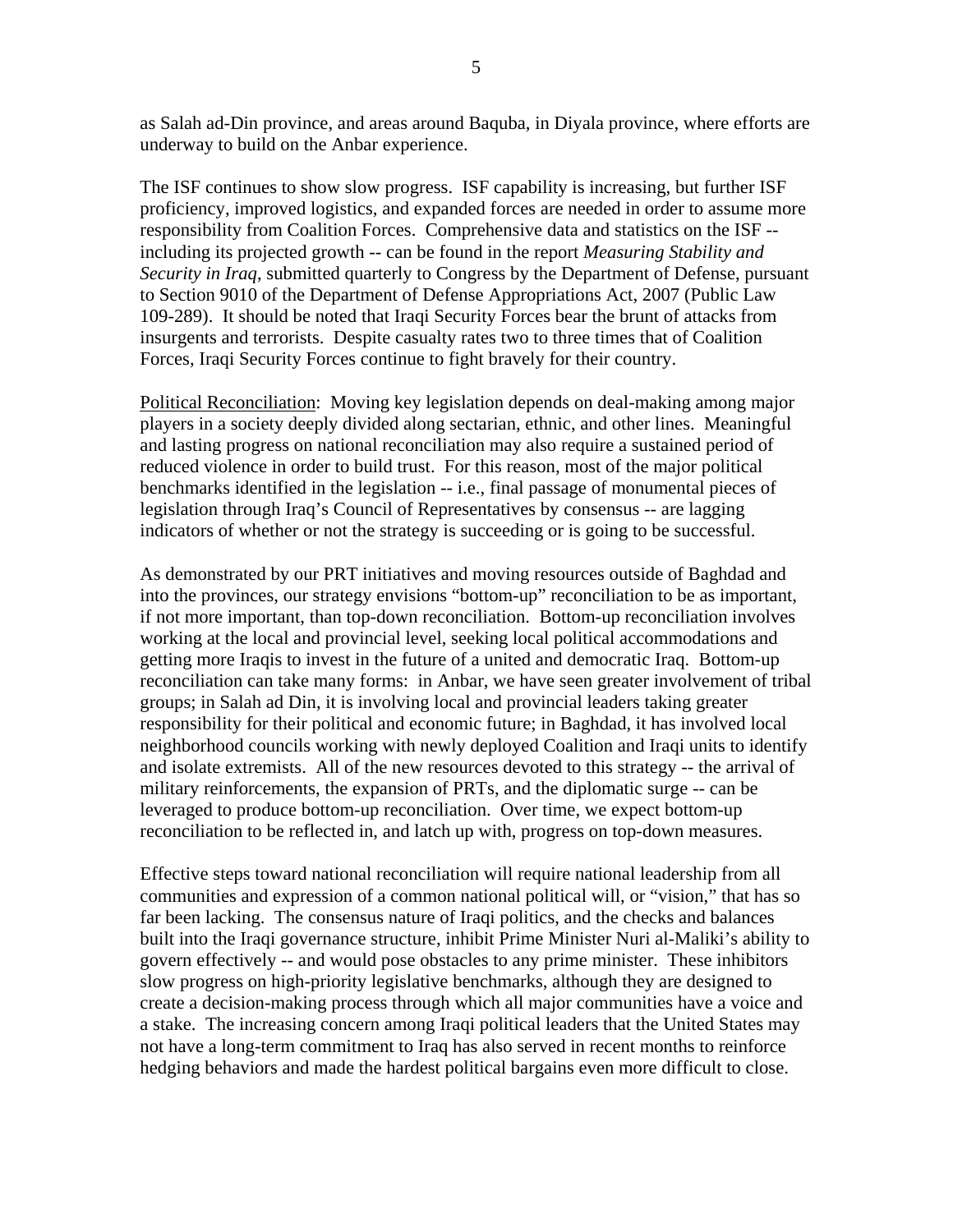Nonetheless, there have been recent events that provide hope for the ability of the Government of Iraq to overcome these inhibitors. For example, the response to the June 13, 2007, bombing of the al-Askari Mosque in Samarra was a well orchestrated unison of statements of condemnation and calls for calm by Prime Minister Maliki, President Jalal Talabani, Vice President Tariq Hashimi, Grand Ayatollah Ali al-Sistani, and other leaders. This indicates that when necessary, the Government of Iraq and major political figures can overcome the dynamics that otherwise inhibit effectiveness. Iraq's Council of Representatives on July 8 voted to extend its present term through July 31, and for working sessions to last 6 days a week from July 16 through July 31 (taking only Fridays off). We will be working closely with Iraqi leaders and members of the Council of Representatives to move important pieces of legislation forward during this time frame -- taking account of the extended legal process mandated by Iraq's constitution for moving a law to final passage.

Diplomatic Engagement: Iran and Syria have continued to foster instability in Iraq. As noted, Iran funds extremist groups to promote attacks against Coalition and Iraqi forces, and the Iraqi Government. We see little change in Iran's policy of seeking U.S. defeat through direct financial and material support for attacks against U.S. military and civilians in Iraq. Iran is engaging in similar activities in Afghanistan. Meanwhile, foreign fighters (especially suicide bombers) continue to use Syrian territory as their main transit route to Iraq. The Syrian Government also allows major insurgent organizers and financiers to operate in Damascus. We continue to assess that nearly 80 percent of suicide bombers are foreign fighters -- with the vast majority traveling to Iraq through Syria -- and to Syria from their home countries by air travel to Damascus. This Syriabased network is able to supply some 50 to 80 suicide bombers to AQI per month. Since January, there have been nearly 280 suicide events in Iraq, accounting for nearly 5,500 casualties, mostly innocent Iraqis going about their daily lives. Syria can and must do more to shut down these networks.

The signing of the International Compact with Iraq, an initiative jointly sponsored by the United Nations and the Iraqi Government, and the Expanded Neighbors ministerial conference, with attendance by the Permanent Five members of the U.N. Security Council, the Arab League, the Organization of Islamic Conference, and the G-8, on May 3 - 4 in Sharm el-Sheikh, Egypt, helped provide more public international and regional support for Iraq. Compact implementation, including debt relief, will be our near-term focus. The Neighbors Process energy working group had a successful meeting in Istanbul, Turkey, last month, and the other two working groups are planning to meet later this summer. We expect the next Expanded Neighbors ministerial to be held later this summer or early fall in Istanbul.

Economics and Essential Services: The economic picture is uneven. Key economic indicators paint a modestly improved picture -- unemployment has eased slightly and inflation is currently abating. Government revenue is steady due to high oil prices, but the Iraqi Government has not yet made needed investments to increase oil and refining output. Private-sector activity is picking up in some areas, notably the more than \$1 billion that have been invested in wireless telecoms, but investors remain wary due to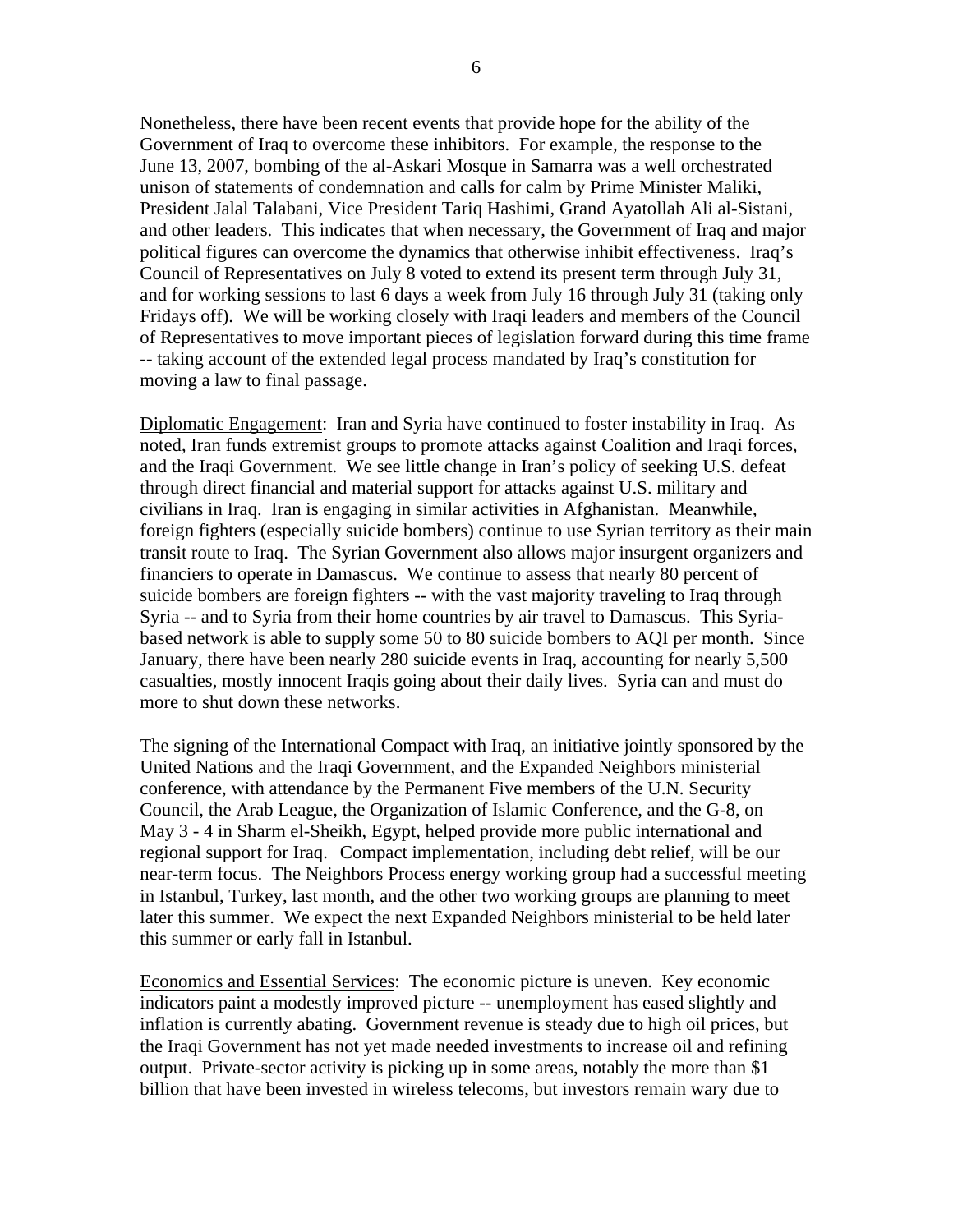poor security and the continuing need for a stronger legal framework. The Iraqi Government has begun to show resolve in initiating budget execution and capital investment to restore services, but citizens nationwide complain about government corruption and the lack of essential services, such as electricity, fuel supply, sewer, water, health, and sanitation.

At the provincial level, the economic governance picture is a patchwork, with some provinces performing better than others. Security conditions, ethnic and sectarian divisions, political dynamics, corruption, and leadership qualities of key political actors vary significantly by province. As a result, provincial governments vary greatly in the effectiveness of using their central government budget allocation to provide services for citizens. Where security is improving, such as in Anbar province, we see positive trends in governance, delivery of government services, and the efficacy of U.S. assistance.

The International Compact with Iraq provides the framework through which the Iraqi Government will reform its governance, budget execution, and fiscal management, as well as improve service delivery. The Compact sets out the roadmap of reforms Iraq will need to implement over the next 5 years to be economically self-sufficient. Iraq's IMF Stand-by Arrangement is on track and has been extended to September 2007. For a follow-on IMF program, Iraq will need to continue increasing fuel prices.

#### Congressional Benchmarks

This background discussion provides a context for assessing the performance of the Iraqi Government with respect to the 18 benchmarks. The Iraqi leaders face a challenging situation, and they and their families run great risks on a daily basis. We continue to encourage and press them to achieve the established benchmarks, since we believe that those efforts will contribute to Iraq's stability, its ability to provide for its own security, and to the international effort to counter violent extremism. Nonetheless, our efforts in Iraq extend far beyond these benchmarks. Every day, our Embassy and military officials are working with Iraqis to encourage stability and reconciliation in ways that are not easily measured by these benchmarks. As Congress has requested, in September General Petraeus and Ambassador Crocker will report on these efforts and provide a more comprehensive assessment of the situation in Iraq, including an assessment of the 18 benchmarks measured herein. This assessment will provide a clearer picture of how the new strategy is unfolding, and what if any adjustments should be made.

Standard of Measurement: Section 1314(b)(2)(A) states: "The President shall submit an initial report to Congress, not later than July 15, 2007, assessing the status of each of the specific benchmarks established above, and declaring, in his judgment, **whether satisfactory progress toward meeting these benchmarks is, or is not, being achieved.**" In order to make this judgment (e.g., whether "satisfactory progress . . . is, or is not, being achieved"), we have carefully examined all the facts and circumstances with respect to each of the 18 benchmarks and asked the following question: *As measured from a January 2007 baseline, do we assess that present trend data demonstrates a positive trajectory, which is tracking toward satisfactory accomplishment in the near*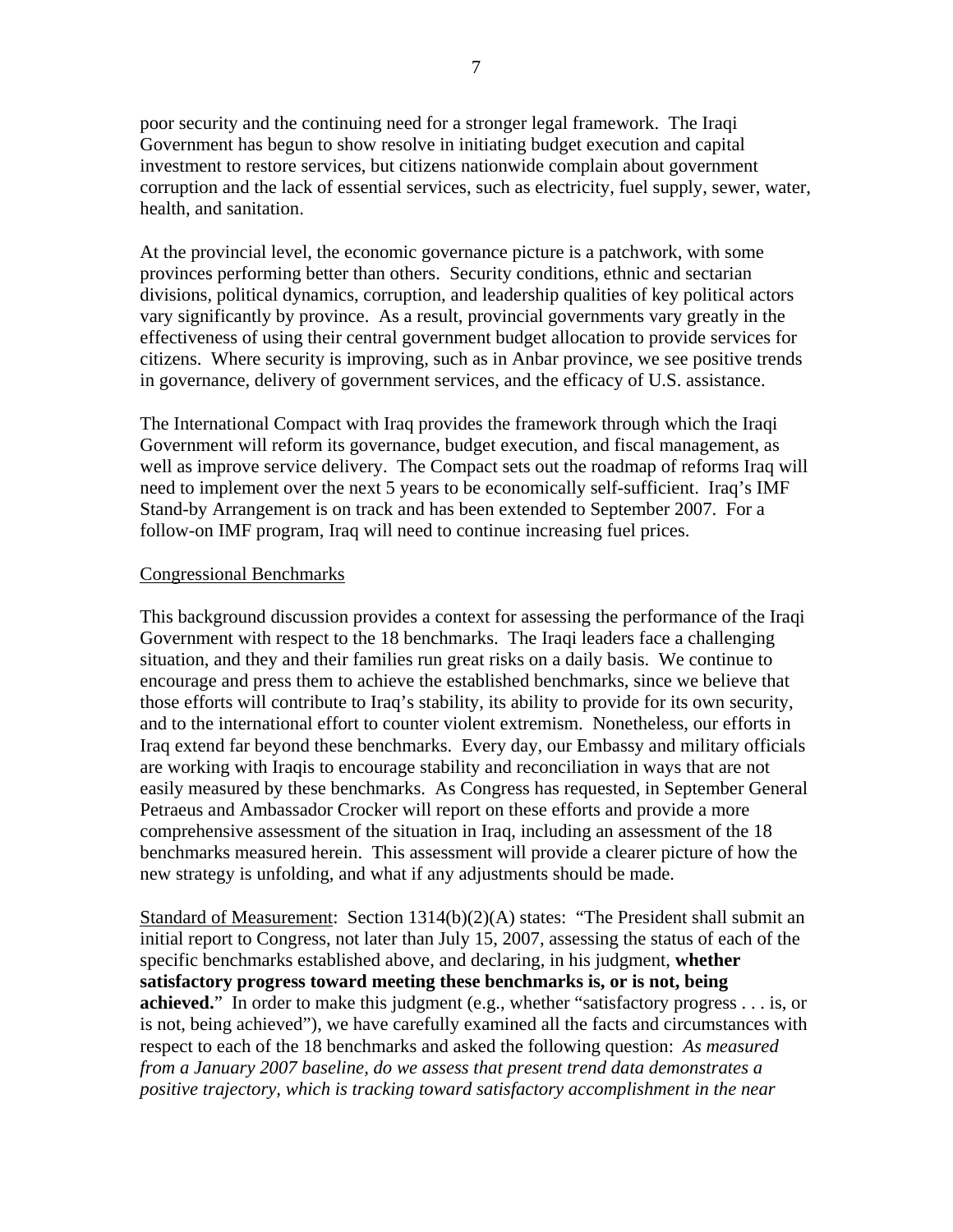*term?* If the answer is yes, we have provided a "Satisfactory" assessment; if the answer is no, the assessment is "Unsatisfactory." For those benchmarks receiving the latter assessment, we have explained what, if any, strategic adjustments may be required to improve the present trajectory. The present analysis and assessment of these 18 benchmarks follows.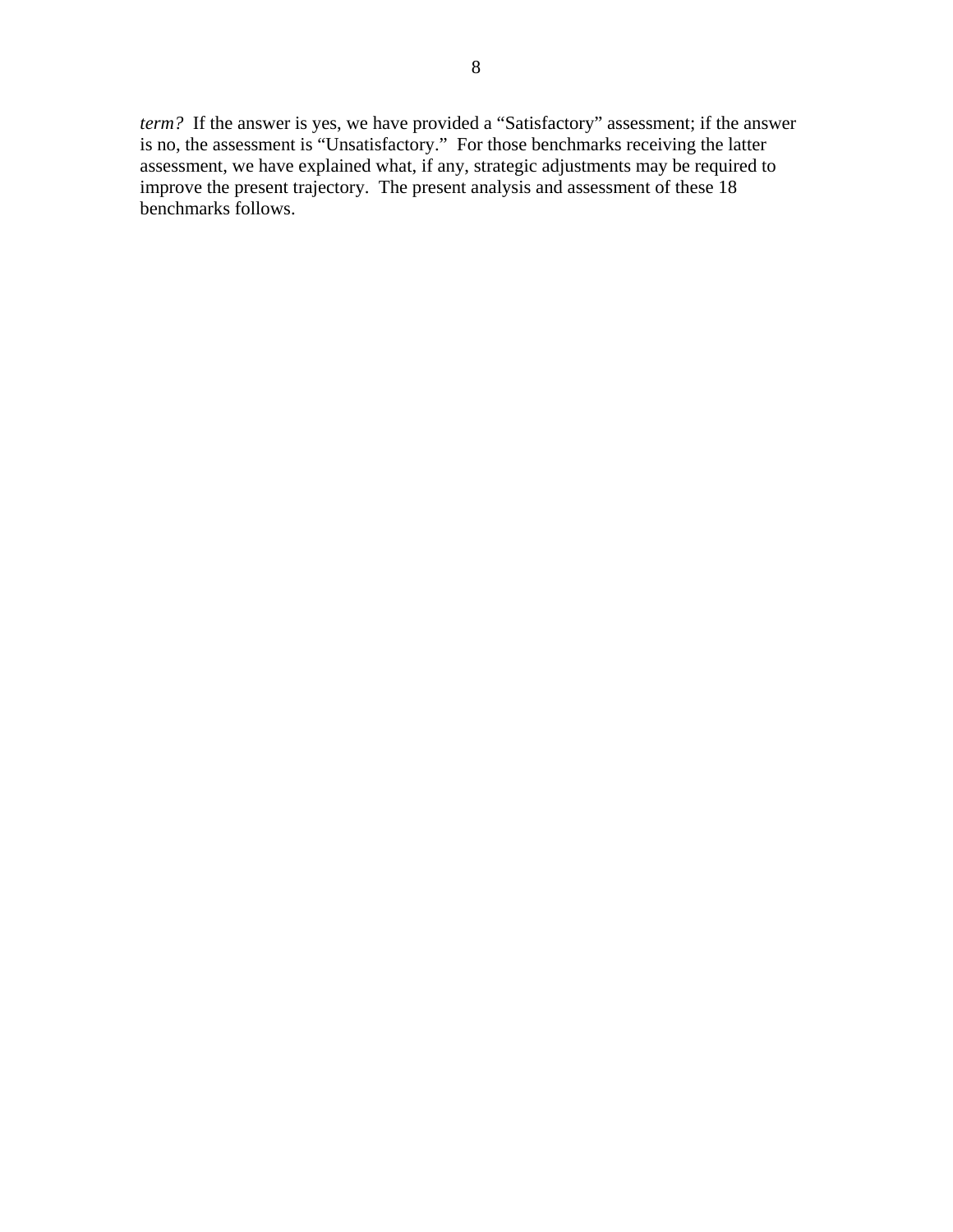### **Assessment of the Benchmarks**

*Section 1314 (b)(2)(A) The President shall submit an initial report, in classified and unclassified format, to the Congress, not later than July 15, 2007, assessing the status of each of the specific benchmarks...and declaring, in his judgment, whether satisfactory progress toward meeting these benchmarks is, or is not, being achieved.* 

*Section 1314 (b)(2)(C) If the President's assessment of any of the specific benchmarks established above is unsatisfactory, the President shall include in that report a description of such revisions to the political, economic, regional, and military components of the strategy, as announced by the President on January 10, 2007. In addition, the President shall include in the report the advisability of implementing such aspects of the bipartisan Iraq Study Group, as he deems appropriate.* 

*Section 1314 (b)(1)(A) The United States Strategy in Iraq, hereafter, shall be conditioned on the Iraqi Government meeting benchmarks . . . including:*

### **(i) Forming a Constitutional Review Committee and then completing the constitutional review.**

The Council of Representatives (COR) formed the Constitutional Review Committee (CRC) on November 15, 2006. The Constitutional Review is now underway. The CRC presented a partial list of recommendations on May 23, 2007, in an interim report and received an extension from the COR until the end of August to resolve outstanding issues concerning: (i) Presidential powers, (ii) the powers of the regions vs. the central government, and (iii) the status of Kirkuk (Article 140 of the Constitution). The political blocs still need to reach an accommodation on these difficult political issues.

The Embassy will continue to discuss with the CRC Chairmen and the COR Speaker and Deputy Speakers the need to develop a well-defined plan for the COR debate of the report. The Embassy is also continuing to discuss with the United Nations Assistance Mission for Iraq (UNAMI) the necessary preparatory steps for a public referendum on proposed constitutional revisions. As noted in the Iraq Study Group Report Recommendation 26, there is a role for UNAMI in the constitutional review process.

**Assessment: The Government of Iraq has made satisfactory progress toward forming a Constitutional Review Committee (CRC) and then completing the constitutional review.** The CRC has been formed, and, while difficult issues remain, significant progress has been made on many substantive issues and technical details involved in the constitutional review process. The CRC has requested an extension to resolve remaining issues, and its Chairman remains committed to moving the process forward. While the progress on this benchmark has been **satisfactory,** the achievement of the desired reconciliation effect depends on progress with respect to several other benchmarks as well as this one.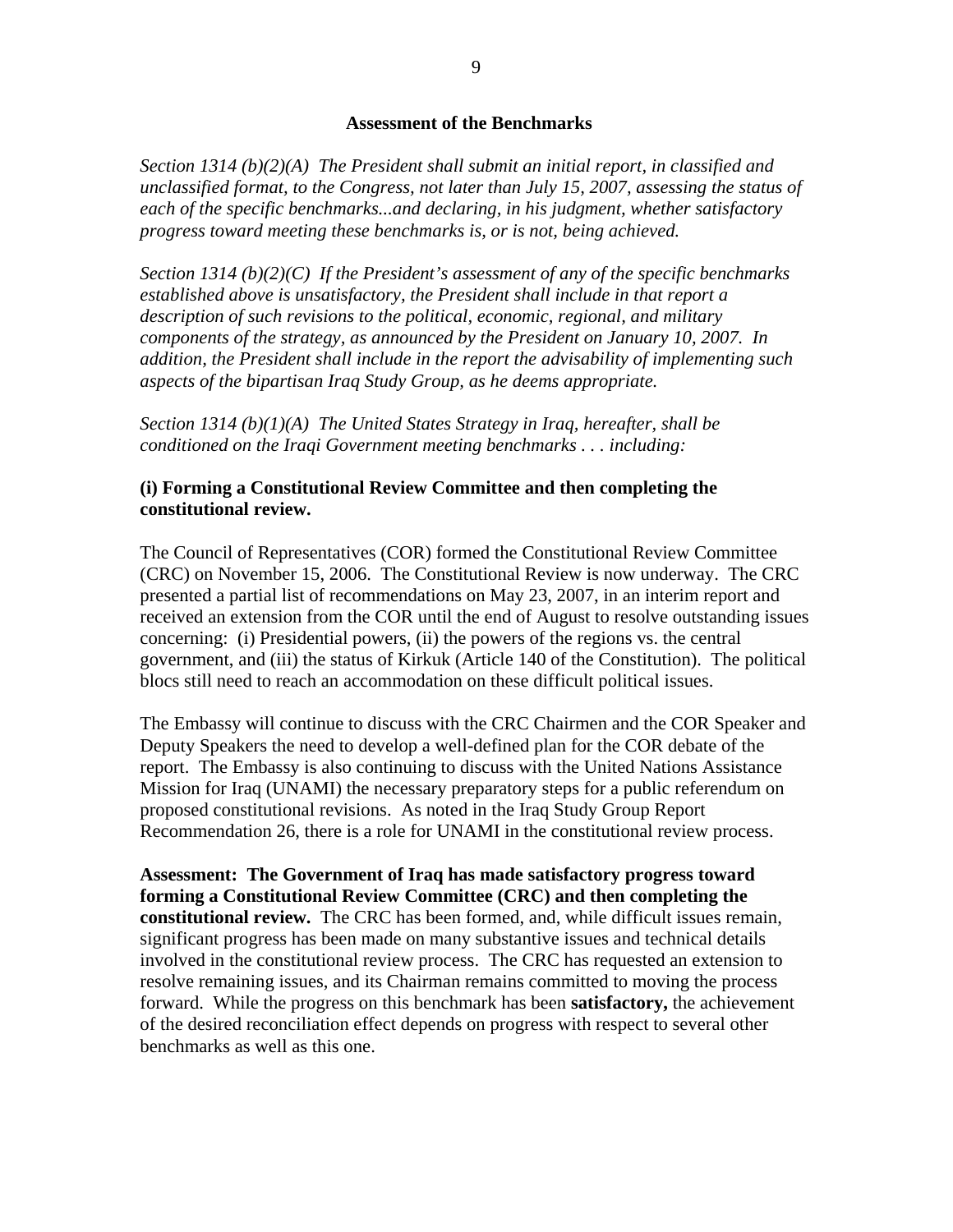### **(ii) Enacting and implementing legislation on de-Ba'athification reform.**

De-Ba'athification reform is among the most sensitive pieces of legislation being considered as it involves competing conceptions of justice, accountability, reconciliation, and economic compensation. Senior Iraqi political leaders remain at odds over some of the most fundamental aspects of de-Ba'athification reform, including over which categories of former Ba'ath party members would be proscribed by the law. For example, there is division among political and ethnic groups regarding what rank of ex-Ba'athists should be allowed to return to civic life. While leaders have been discussing the law, a public discussion on the accommodations that different parts of Iraqi society will have to make with each other is not yet underway. An inflexible timeline on this issue could be detrimental, as a bad law would not improve prospects for reconciliation.

Reintegration of former Ba'athists who have not committed crimes has already begun; however, a sweeping, government-led, legislated, and institutionalized reform program over time would send a positive signal in favor of reconciliation. Alternatively, allowing former Ba'athists who do not accept a democratic Iraq into the government or security services could undermine the Iraqi government and embolden the insurgency. Many Iraqis are understandably frightened by the prospect of their former Ba'athist tormentors replaying their previous rise to power by subverting the government from within.

In Recommendation 27, the Iraq Study Group emphasizes the need for United States Government support of reintegration of former Ba'athists and Arab nationalists into civic life. The New Way Forward strategy makes de-Ba'athification reform an integral part of the United States Government's Iraq policy. The Embassy has pressed hard on all political elements to move forward.

**Assessment: The Government of Iraq has not made satisfactory progress toward enacting and implementing legislation on de-Ba'athification reform.** This is among the most divisive political issues for Iraq, and compromise will be extremely difficult. Given the lack of satisfactory progress, we have not achieved the desired reconciliation effect that meaningful and broadly accepted de-Ba'athification reform might bring about. This does not, however, necessitate a revision to the current plan and strategy. De-Ba'athification remains a core priority of U.S. political engagement, and pushing reforms too fast or in a manner that results in a poor law could be detrimental to our overall reconciliation objectives.

**(iii) Enacting and implementing legislation to ensure the equitable distribution of hydrocarbon resources to the people of Iraq without regard to the sect or ethnicity of recipients, and enacting and implementing legislation to ensure that the energy resources of Iraq benefit Sunni Arabs, Shi'a Arabs, Kurds, and other Iraqi citizens in an equitable manner.**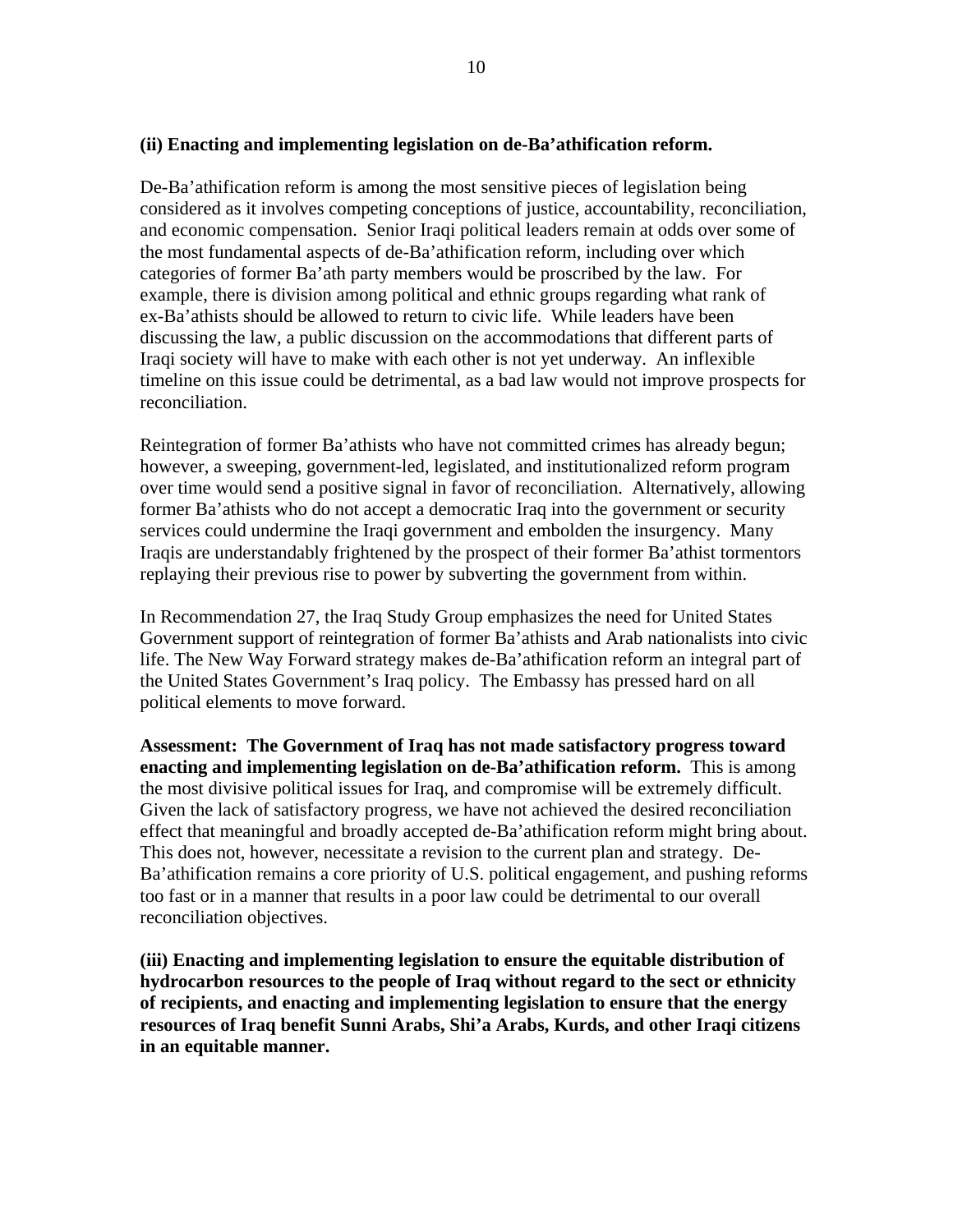The final draft of the Revenue Management Law must be approved by the Council of Ministers (COM) and vetted by the Iraqi Government's legal office before submission to the COR. The United States has provided technical advice to the Iraqi Government and is actively engaged in encouraging both sides to expeditiously approve the draft law in the COM and move it to the COR. Prime Minister Maliki intends to submit the Revenue Management Law to the COM soon, for subsequent consideration by the COR along with the framework Hydrocarbon law.

**Assessment: The current status is unsatisfactory, but it is too early to tell whether the Government of Iraq will enact and implement legislation to ensure the equitable distribution of hydrocarbon resources to all Iraqis.** The Government of Iraq has not met its self-imposed goal of May 31 for submitting the framework hydrocarbon and revenue-sharing laws to the COR. Although the KRG and the Shi'a parties have agreed to the text of the Revenue Management Law, Council of Ministers' approval has been delayed by a Sunni party boycott. The effect of limited progress toward this benchmark has been to reduce the perceived confidence in, and effectiveness of, the Iraqi Government. This does not, however, necessitate a revision to our current plan and strategy, under which we have assigned a high priority to this subject, and the process overall has continued to move forward.

### **(iv) Enacting and implementing legislation on procedures to form semi-autonomous regions.**

The COR enacted a law in October 2006 that establishes procedures to form regions. Under the Iraqi constitution, regions have certain powers, such as control over regional security forces, that provinces do not. The law will come into effect 18 months after being passed, which means no steps can be taken to form regions before April 2008. The United States Government encouraged Iraqi political parties to reach a compromise on this law and believes that the 18-month delay in implementation is in the interests of Iraq and the United States, given current political conditions in Iraq.

**Assessment: The Government of Iraq has made satisfactory progress toward enacting and implementing legislation on procedures to form semi-autonomous regions.** The regions law has been passed. Implementation of this legislation should take place after provincial elections are held and after the passage of an updated elections law. The procedures are in place, but whether establishment of additional regions (in addition to the already-recognized KRG) is desirable depends on a number of factors, including the outcome of efforts at constitutional reform. The progress toward this benchmark has been **satisfactory,** and the effect is that this potentially contentious issue has not been a source of discord.

**(v) Enacting and implementing legislation establishing an Independent High Electoral Commission, provincial elections law, provincial council authorities, and a date for provincial elections.**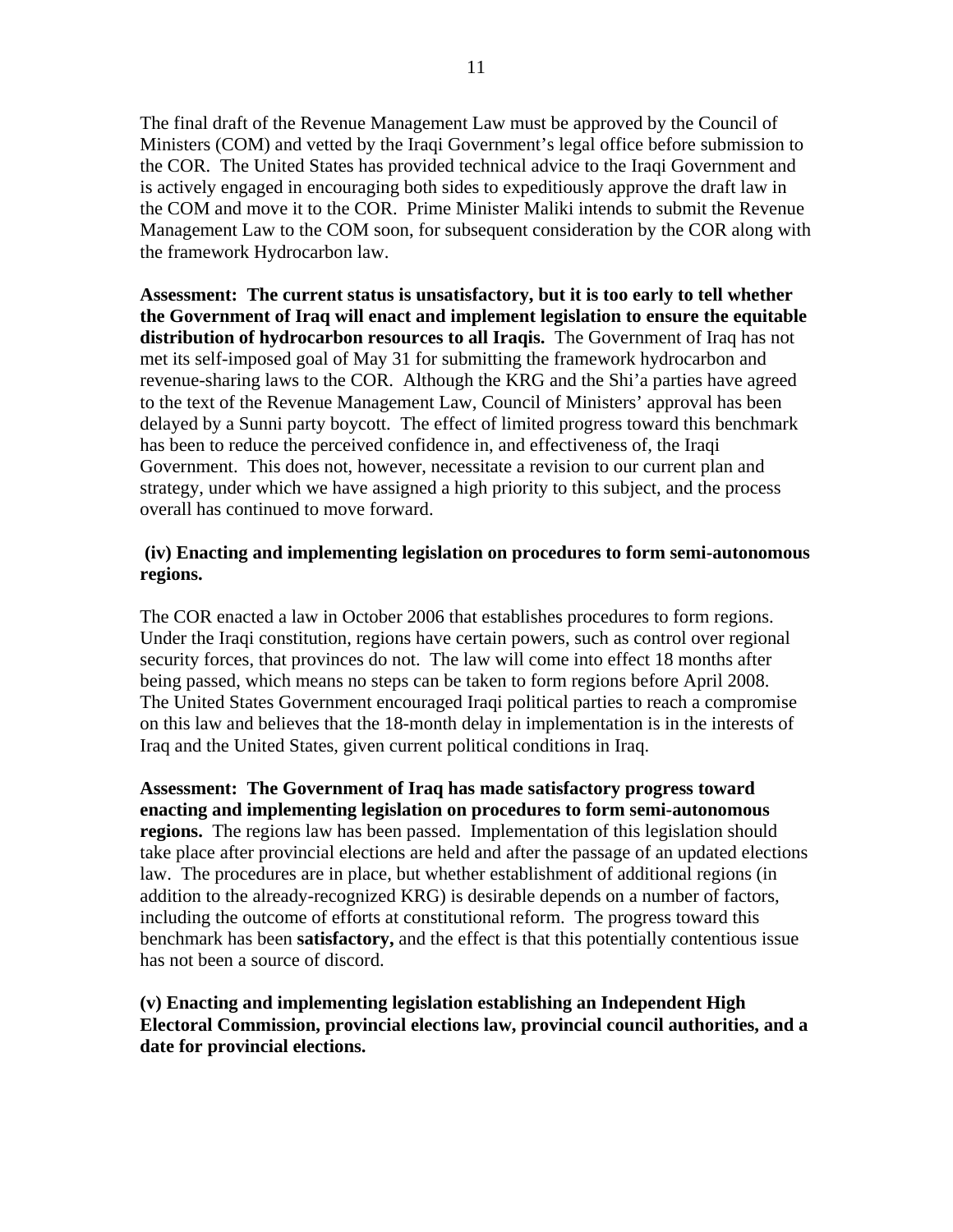On January 23, 2007, the COR passed the Independent High Electoral Commission (IHEC) Law, which the Presidency Council (the President and two Deputy Presidents) approved on February 27, 2007. On April 28, 2007, the COR appointed the nine IHEC Commissioners in a process that the U.N. deemed fair and transparent. The Commissioners have completed appropriate training and are in the process of selecting representatives to oversee elections in the provinces. A Provincial Powers Law that defines the authorities and structures of local governments has been read twice in the COR, but changes are being considered, particularly related to the powers of the governor and the reach of the central government at the local level.

At the highest levels, the Embassy is urging the Iraqi Government to take the legislative and administrative action necessary to ensure timely and fair elections. The Embassy is intensively engaged with the GOI and the COR at all levels to expedite legislation or amendments to existing legislation that will allow provincial elections to take place. New legislation or amendments to the existing law are required to set a date and secure funding for elections, as well as to establish the electoral system to be used for the vote, among other issues.

In cooperation with the U.N., the United States Government is providing program support to the new IHEC in three areas: (i) building immediate IHEC staff capacity, particularly in public outreach and internal organization; (ii) building database capacity that will support the new voter registry; and (iii) standing up provincial, district, and precinct-level election bodies. Provincial Reconstruction Teams (PRTs) are monitoring political and security conditions in provinces that may affect elections.

In Recommendation 29, the Iraq Study Group emphasizes the need for provincial elections at the earliest possible date. The United States Government and UNAMI are working closely with the Iraqi Government to accelerate the drafting and passage of the Provincial Powers Law and set a date for provincial elections. Additionally, the United States Government is working with Iraq Security Forces to ensure that they are adequately prepared to provide security for free and fair elections.

**Assessment:** There are multiple components to this benchmark, each deserving its own assessment:

- Establishing the IHEC Commission: **The Government of Iraq has made satisfactory progress toward establishing an IHEC Commission.** The Commission has been established.
- Elections Law: **The Government of Iraq has not made satisfactory progress toward establishing a provincial elections law.** Drafting of the law has just begun.
- Provincial Council Authorities: **The Government of Iraq has not made satisfactory progress toward establishing provincial council authorities.** The COR is working on legislation, which has had its second reading; however, the COR committee continues to work on revisions to the draft law, and it remains unclear when the legislation will come to a third and final vote by the full COR.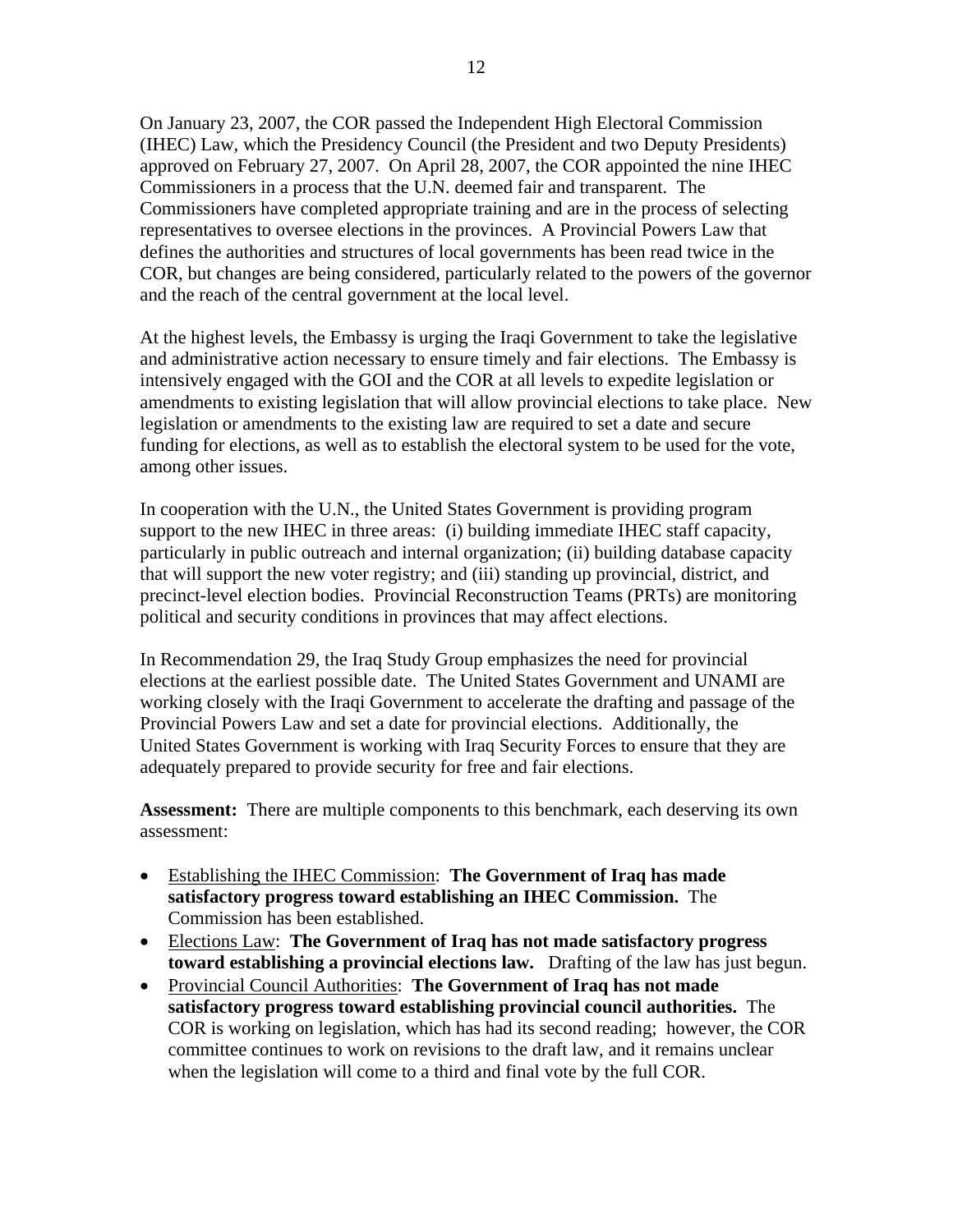• Provincial Elections Date: **The Government of Iraq has not made satisfactory progress toward establishing a date for provincial elections.** Legislation required for setting the date has not been enacted.

The effect is that there is still no mechanism in place to address the under-representation of Sunnis in provincial councils that was caused by past Sunni election boycotts. However, at this time, this does not necessitate a revision to our current plan and strategy, under which we regard movement on this issue as one of the highest priorities, and have seen progress in key areas – particularly with respect to the IHEC, which is a critical building block to holding genuine and credible local elections with U.N. assistance and support.

# **(vi) Enacting and implementing legislation addressing amnesty.**

There is little progress toward legislation establishing amnesty for those who fought against the government since 2003 or who committed crimes in the name of the Iraqi Government. Neither the GOI nor the COR are pressing forward the passage of amnesty legislation.

At some point, Iraq's process of reconciliation would benefit from an amnesty that recognizes the need to avoid criminal prosecution of certain acts of a military nature committed since 2003. However, a general amnesty program would be counterproductive in the current environment. As long as violence remains extensive and no major armed group has signaled a willingness to cooperate with the Iraqi Government and renounce violence, there is no group for which amnesty would be appropriate.

Opportunities to offer amnesty locally, to specific populations and individuals, may appear quickly and will require Iraqi Government legislation or programs to exploit the willingness of fighters to abandon violence. Such actions could serve as a model for a wider amnesty program. United States officials have made clear to Iraqi leaders that any amnesty, when it comes, should not distinguish between acts against Coalition Forces and acts against Iraqis.

In a token of progress, an amnesty workshop was conducted on May 12, 2007, in Baghdad. Political-party representatives and academics gathered to discuss amnesty concepts. From this small workshop, 10 recommendations were developed and forwarded to various government representatives for comment, thus beginning a dialogue on amnesty.

In Recommendations 31 and 37, the Iraq Study Group advised three elements for any amnesty legislation: 1) it must be far-reaching, 2) it must involve reconciliation by those in government with their enemies, and 3) the legislative and executive branches of the United States Government must not undercut it. However, the Study also notes, as mentioned in the assessment above, that "there are many armed groups within Iraq, and very little will to lay down arms."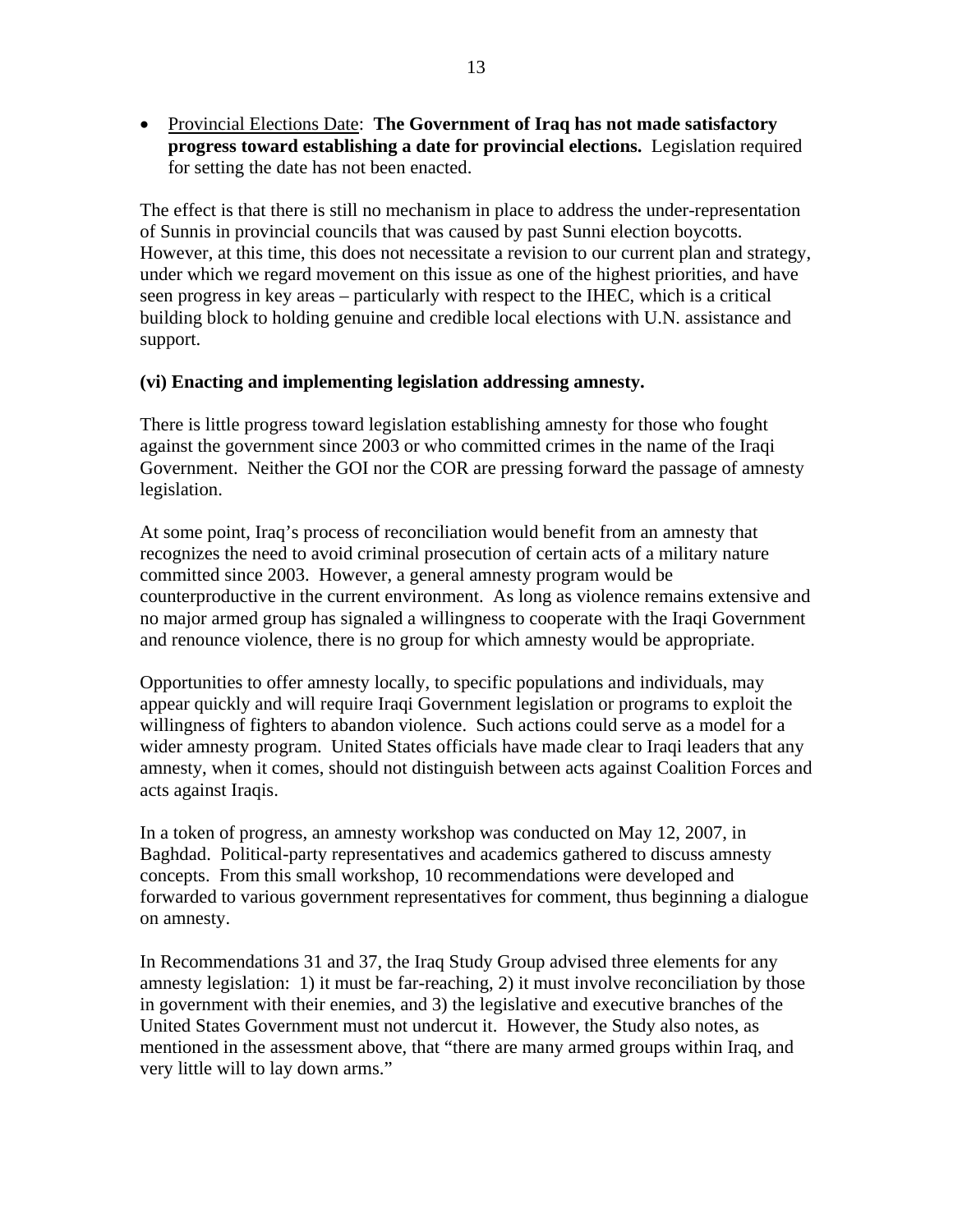**Assessment: The prerequisites for a successful general amnesty are not present; however, in the current security environment, it is not clear that such action should be a near-term Iraqi goal.** The Government of Iraq has established a high-level Government of Iraq Reconciliation Committee to support and oversee efforts of groups that want to oppose AQI and other extremist elements -- working with a joint U.S. Embassy/MNF-I group that is facilitating such actions in coordination with units on the ground. These efforts are more relevant at this point than are general amnesty initiatives. Nonetheless, the Government of Iraq should develop amnesty programs later in the year, so they are ready to be implemented if opportunities arise. Given the absence of the necessary conditions for amnesty, the absence of amnesty legislation has had no effect. The current plan and strategy calls for the passage of such legislation when the necessary conditions are present.

### **(vii) Enacting and implementing legislation establishing a strong militia disarmament program to ensure that such security forces are accountable only to the central government and loyal to the constitution of Iraq.**

The COR included \$150 million in its 2007 budget for Disarmament, Demobilization, and Reintegration (DDR), but the Ministry of Finance (MOF) is waiting to release the funds pending development of a Government of Iraq plan for DDR. However, the COR has not moved toward passage of legislation to establish a disarmament program, nor are senior Iraqi officials or political-party leaders focused on passing such a law. There is disagreement among Iraqi experts as to whether new or additional legislation is necessary as militia and other illegal armed-group activity is already against Iraqi law. Although the Iraqi Government has formed a DDR Committee, there is no momentum in the Government of Iraq toward developing and implementing a comprehensive disarmament program for militia members. No armed group has yet committed to disarmament. The necessary preconditions for a DDR program, such as political reconciliation and security provided by the government, do not yet exist despite considerable efforts by the Iraqi Government, MNF-I, and the Embassy.

The resources and personnel currently dedicated to the DDR effort would be better used elsewhere in the process of reconciliation that will ultimately lead armed groups to lay down arms. In the meantime, other measures to give young men alternatives to committing violence, such as a vigorous vocational-training program, micro-financing opportunities, education programs within the theater detention system, and jobs creation programs, should and are being pursued. Improved use of these tools to take advantage of localized security gains will require further planning by the Iraqi Government.

In Recommendation 38 and 39, the Iraq Study Group proposes that neutral international experts act as advisors to the Iraqi Government and that the United States Government fund and support a single office to provide assistance to these experts. The study also notes "…solving the problem of militias requires national reconciliation" and states that, as a party in the conflict, the United States Government should not be directly involved in a DDR program's implementation.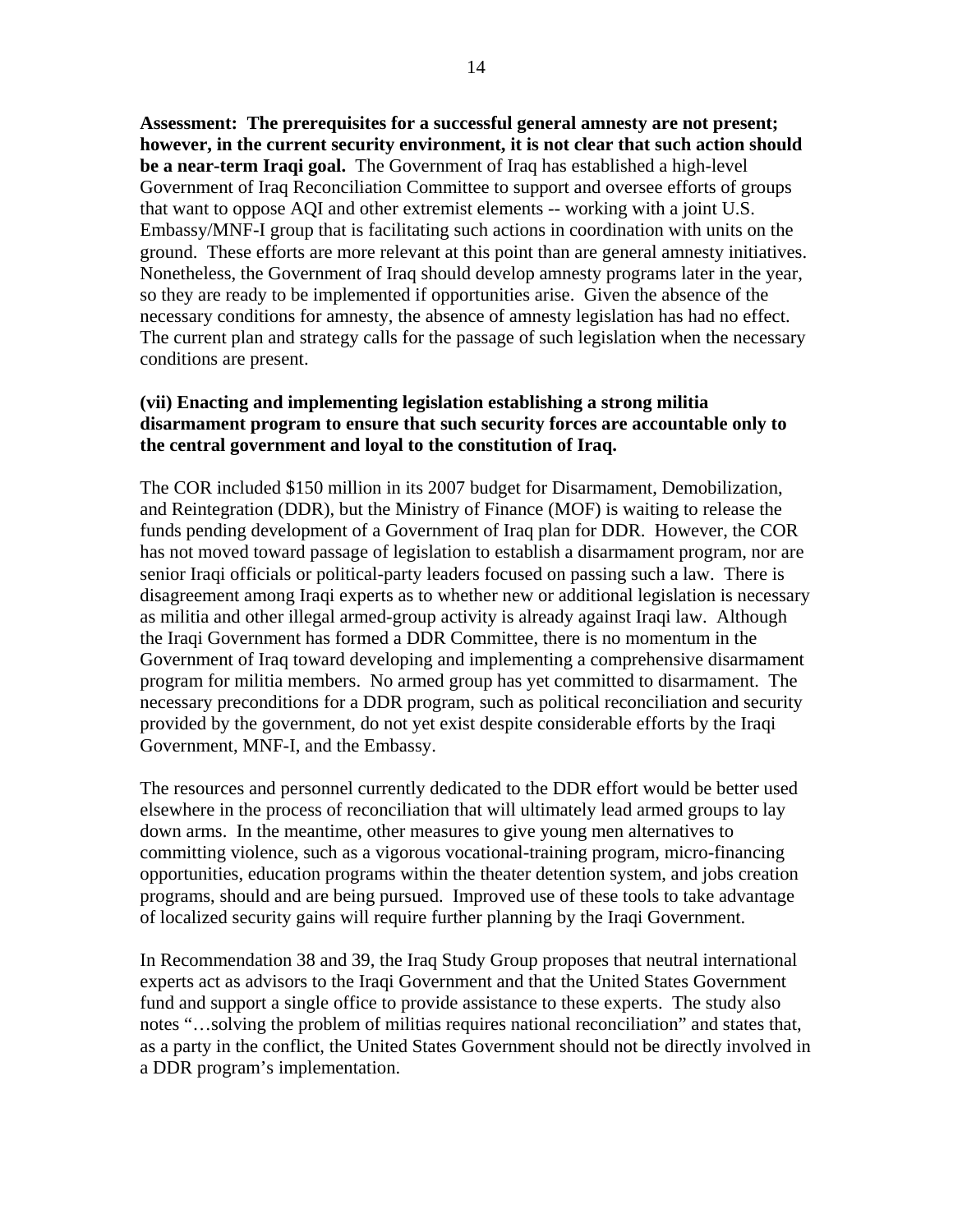**Assessment: The prerequisites for a successful militia disarmament program are not present.** In fact, international experts, including the U.N., have expressed reservations to advancing this proposal at the present time. The U.N. DDR Advisory Mission to Baghdad Report (April 25 - May 2, 2007) stated, "The Iraq environment makes it most unlikely that traditional DDR can take place, and planning should take this into account." Likewise, a State Department internal review has shown that the timing is not right for a full-scale DDR program in Iraq. Given the absence of the necessary conditions for DDR, the absence of legislation on militia disarmament has had no effect. The current plan and strategy calls for the passage of such legislation when the necessary conditions are present

### **(viii) Establishing supporting political, media, economic, and services committees in support of the Baghdad Security Plan.**

As part of Operation Fardh Al-Qanun (FAQ), the Iraqi Government established an Executive Steering Committee (ESC) to better coordinate and synchronize the non-kinetic aspects of FAQ with security operations. The ESC is chaired by the Prime Minister and meets weekly to discuss appropriate issues. In support of the ESC, six sub-committees have been formed to address topics of economics, services, political issues, media, popular mobilization, and security. These subcommittees are chaired by Iraqi Government leaders and are supported by United States Government officials. Additionally, the Iraqi National Security Advisor is responsible for the ESC secretariat and coordinates weekly planning meetings with the subcommittees. While the secretariat and subcommittees vary in their effectiveness, the overall level of coordination and focus on non-kinetic aspects is significantly higher than previous efforts.

While establishing political, media, economic, and services committees is important, it is even more vital that the Iraqi Government steadily increase its relevance to Iraqis outside the International Zone through proper provision of services, security, and offering a viable alternative to militias.

**Assessment: The Government of Iraq has made satisfactory progress toward establishing supporting political, media, economic, and services committees in support of the Baghdad Security Plan.** The establishment of the ESC and related subcommittees meets the requirement of the benchmark. Nevertheless, both the U.S. Mission and MNF-I will remain intensively engaged with the ESC to continue to improve its effectiveness and ensure that the subcommittees fulfill the purpose for which they were created as their contribution to date has not been adequate. Progress toward achieving this benchmark has been **satisfactory,** and we will continue to monitor and engage with the committees to produce a **satisfactory** effect over the next 60 days.

# **(ix) Providing three trained and ready Iraqi brigades to support Baghdad operations.**

The Iraqi Ground Forces Command (IGFC) had difficulty deploying three additional full Iraqi Army (IA) brigades at sufficient strength to Baghdad, but compensated by pulling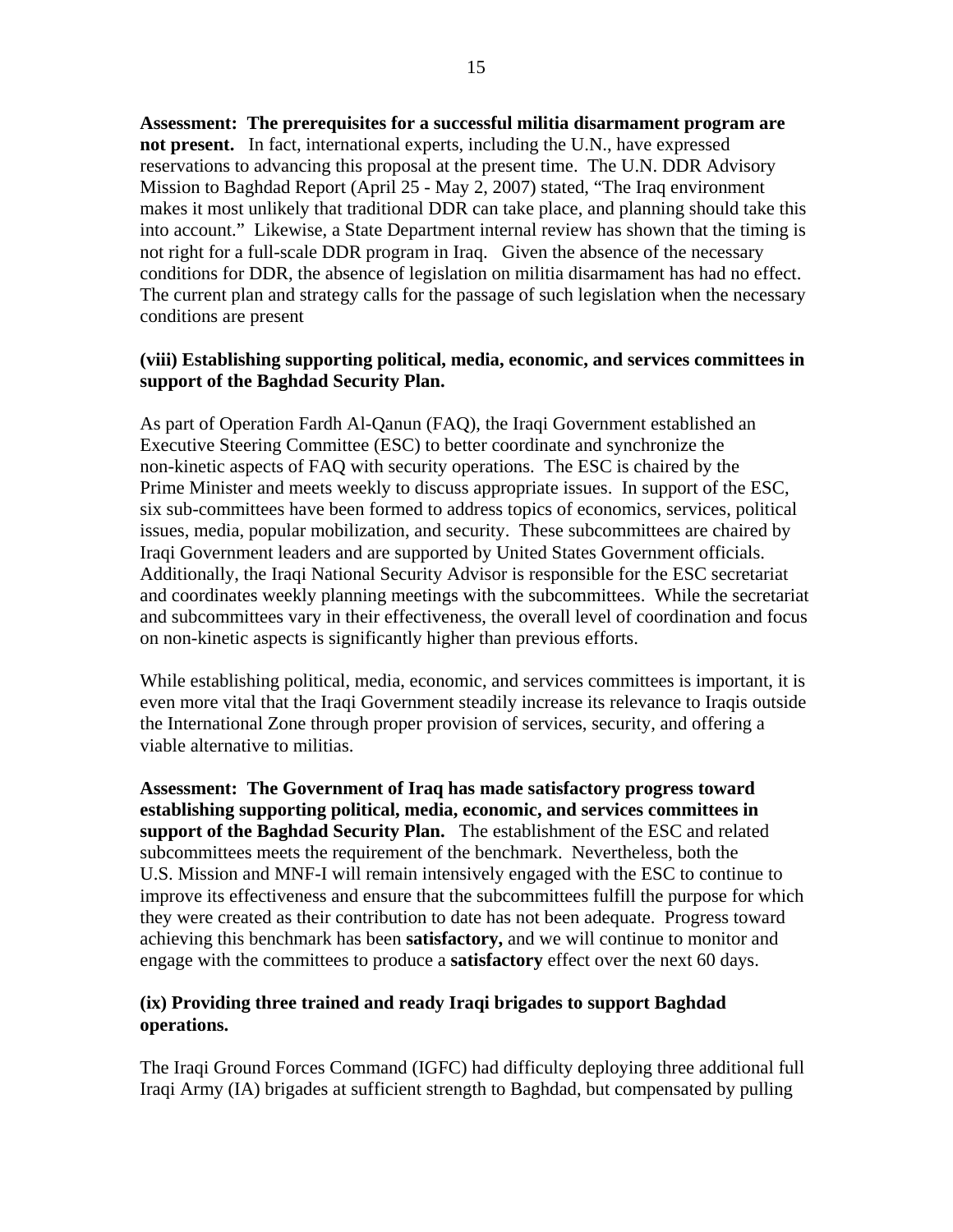units from a variety of IA divisions to provide the equivalent additional force. Since the initial deployment, the IGFC has continued to generate the required additional forces by first extending a brigade from 1 IA Division and battalions from 4 IA Division in Baghdad and then identifying and deploying a replacement brigade from 1 IA Division and battalions from 4 IA division to relieve other units by mid-June 2007. Manning levels for deploying units continue to be of concern. However, MNF-I is working with the Iraqi Ministry of Defense (MOD) to implement policies to improve present-for-duty numbers, and in the current 30-day period, for example, over 10,000 soldiers will have completed basic training and been assigned to units.

Iraq Study Group Recommendations 20 and 21 call for the Iraqi Government to shoulder a greater share of the security mission in Iraq, and ultimately take it over. Iraq Study Group Recommendation 25 calls for the Iraqi Government to establish milestones for reconciliation and improve security. Providing three trained and ready Iraqi brigades to support Baghdad operations reflects implementation of these recommendations.

**Assessment: The Government of Iraq has made satisfactory progress toward providing three trained and ready Iraqi brigades to support Baghdad operations.** While manning levels for the deployed Iraqi units continue to be of concern, the Iraqi Government has provided the equivalent of three additional brigades to Baghdad and has made provisions to sustain this level of effort and to address manning issues -- in addition to steadily increasing the strengths of Iraqi units already deployed in Baghdad. The progress toward this benchmark has been **satisfactory,** and the effect is **satisfactory** in that the three brigades are operating in support of Baghdad operations.

# **(x) Providing Iraqi commanders with all authorities to execute this plan and to make tactical and operational decisions in consultation with U.S. Commanders without political intervention to include the authority to pursue all extremists including Sunni insurgents and Shiite militias.**

The Prime Minister has given Iraqi (and MNF-I) commanders the necessary authority to conduct security operations and has taken initial steps to reduce political interference in decisions on military actions. Coalition military leaders work closely with their Iraqi counterparts to plan and carry out security operations. Coalition military forces also contribute to the operation of joint security stations and provide the embedded transition teams that mentor Iraqi military and police counterparts. New Rules of Engagement for the Baghdad Operational Command have come into effect. There have been no reported instances of political interference in operations that U.S. commanders have recommended against Sunni Arab insurgents or AQI since the start of Operation Fardh al-Qanun. There have been concerns, however, about political interference (though not at the Prime Minister's level) in some operations to target Shi'a extremist networks, especially JAM. In recent engagements, particularly in some areas in southern Iraq, Iraqi forces were called upon to quell JAM-fueled violence and performed admirably. The Iraqi Army continues to be a more nationally oriented institution than the Iraqi National Police or local police forces.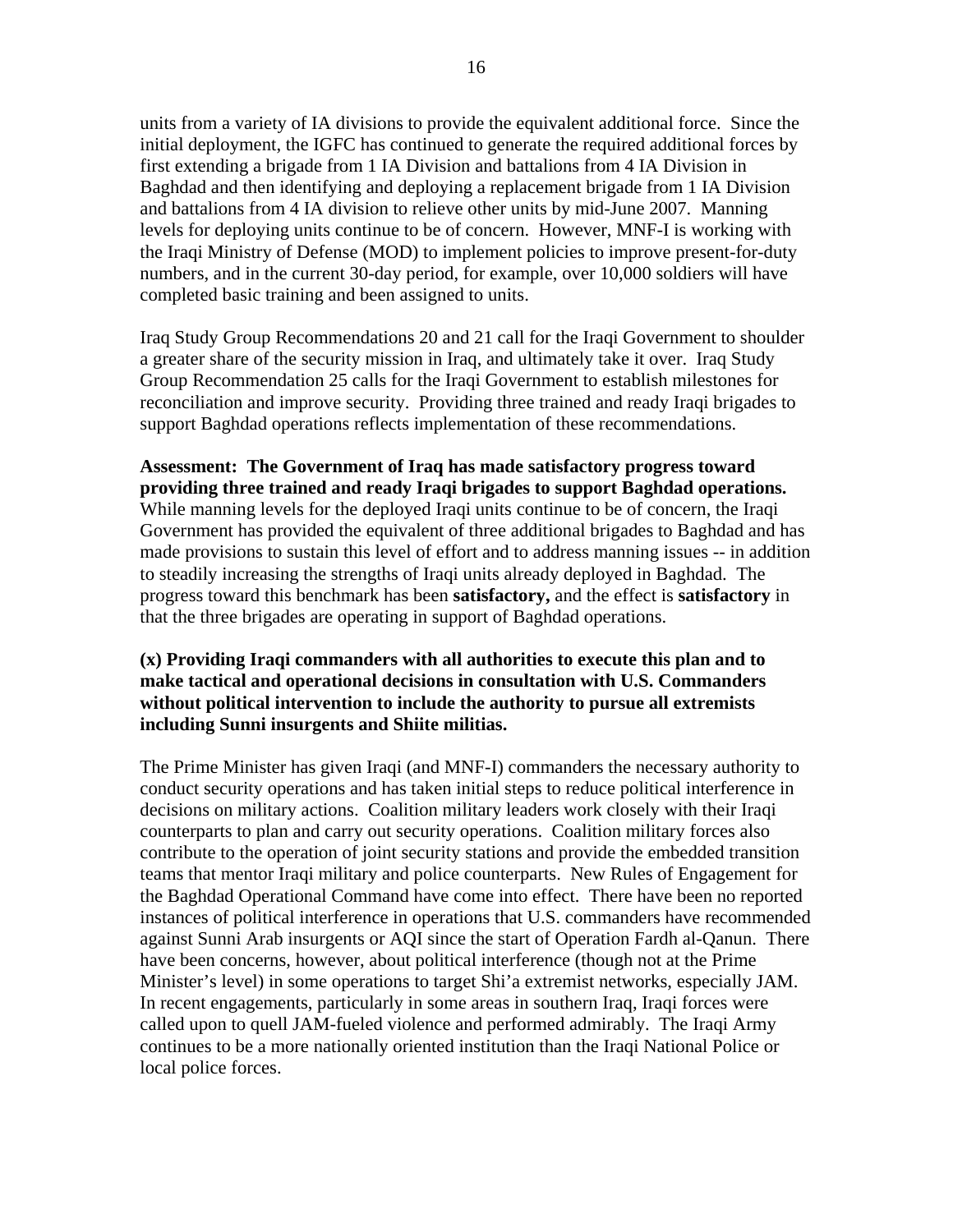ISF forces are currently fighting alongside Coalition Forces and jointly manning Joint Security Stations (JSS) throughout Iraq. In most cases, tactical commanders act on mission orders issued by their chain of command or coordinated locally with MNF-I forces. In addition, the ISF has done a reasonably good job policing its own ranks by reporting infractions and removing guilty parties.

There continues to be evidence of sectarian bias in the appointment of senior military and police commanders, which in turn gives rise to suspicions that political considerations may be behind Iraqi commanders' decisions on which operations to undertake or support. Prime Minister Maliki is willing to take action when evidence of this is clear. Seven of nine National Police Brigade Commanders and 16 battalion commanders have been relieved in the past 7 months due to concerns over sectarian activities; however, sectarian-based decisions continue to be evident through intelligence channels. There is evidence of target lists emanating from the Office of the Commander in Chief that bypassed operational commanders and directed lower-level intelligence officers and commanders to make arrests, primarily of Sunnis. Authority to make tactical and operational decisions without political interference is an issue of trust.

Iraq Study Group Recommendation 25 calls for the Iraqi Government to establish milestones for reconciliation and to improve security. This benchmark helps establish the conditions for reconciliation by pursuing non-sectarian security policies without political intervention, in line with this recommendation.

**Assessment: The Government of Iraq has not made satisfactory progress toward providing Iraqi commanders with all authorities to execute this plan and to make tactical and operational decisions in consultation with U.S. Commanders without political intervention to include the authority to pursue all extremists including Sunni insurgents and Shiite militias.** Iraqi and coalition forces have been given authorities to go after insurgents and militias, but there remains a negative political influence at a variety of levels with evidence of sectarian behavior. Thus, while there has been progress, it has been too uneven to warrant a satisfactory judgment at this time. MNF-I and the Embassy continue to monitor developments for evidence on the transparency of security decision-making and the degree of political or sectarian influence on security operations. We have observed a mix of positive and negative examples of civil-military relations with the current surge in operations, due largely to increased overwatch and partnering relations. While progress toward this benchmark at this time is **unsatisfactory,** and the resultant effect has been negative in terms of overall perceptions of performance, this does not necessitate a revision to our current plan and strategy, under which we continue to improve Iraqi command and control capabilities, and expand our embedding and partnership with Iraqi units.

# **(xi) Ensuring that Iraqi Security Forces are providing even-handed enforcement of the law.**

Left on their own, many ISF units still tend to gravitate to old habits of sectarianism when applying the law. The good news is that individual units have demonstrated the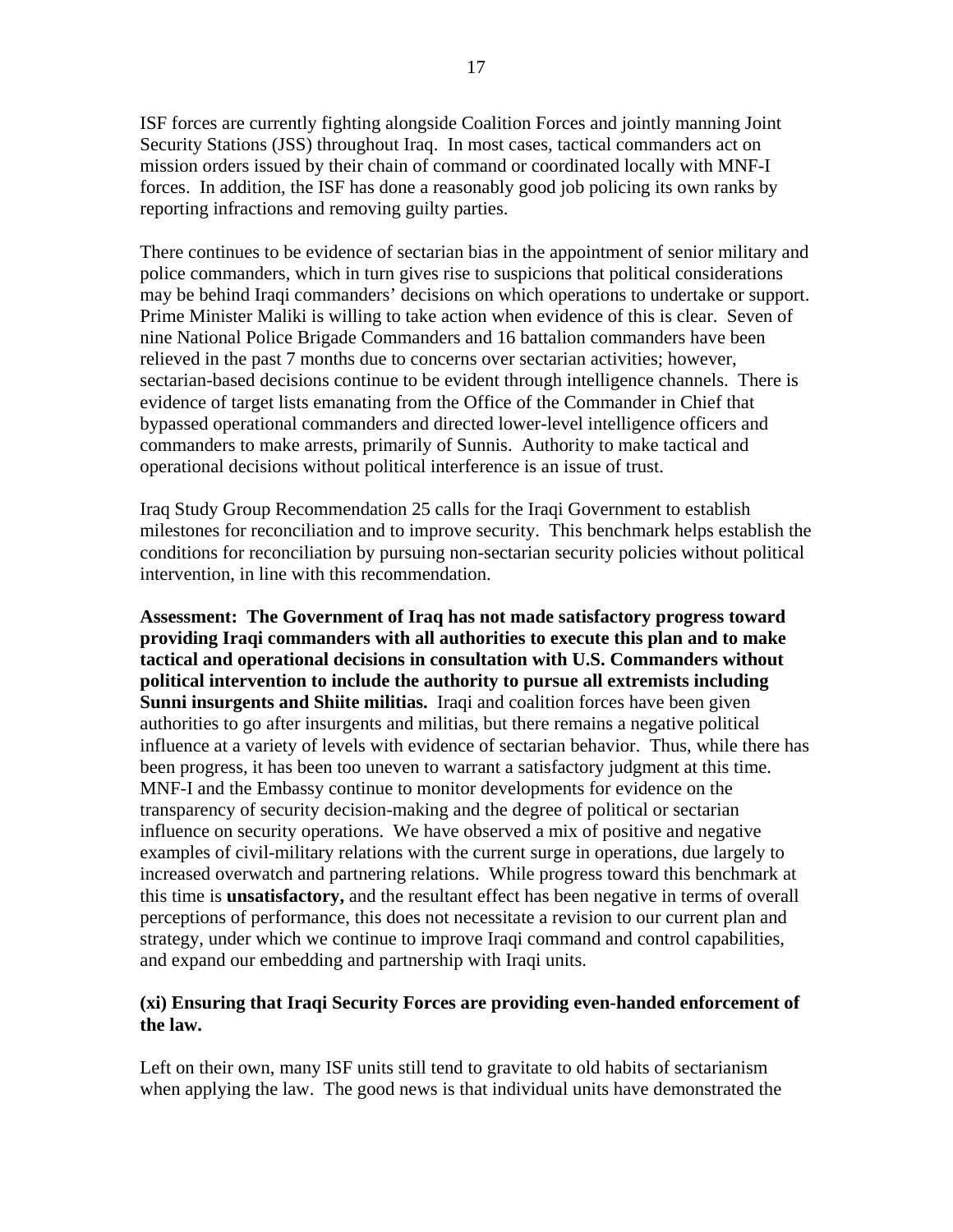ability to act as responsible partners when employed with Coalition influence, and some Iraqi commanders have demonstrated clearly that they are Iraqis first. Some Sunni residents of Baghdad continue to believe that Shi'a-dominated National Police units and, to a lesser degree, Iraqi Army units are biased against them. There have been inadequate efforts to detain some senior Ministry of Interior (MOI) officials believed responsible for human rights abuses, although 7 National Police Brigade Commanders and 16 National Police Battalion Commanders have been replaced, along with both Division Commanders. Some senior officials responsible for abuse continue to hold positions of responsibility. At lower levels, experience shows that even-handedness across the ISF is patchy with various units displaying differing degrees of even-handedness; however, a number of extremely capable and non-sectarian senior military and police leaders have emerged and are making a difference with their units.

The expansion of partnered units and embedded-training teams has increased the Coalition's ability to monitor the actions of the ISF. In Baghdad, for example, Coalition Forces and ISF have established 30 JSSs to provide an extensive permanent security presence throughout Baghdad's neighborhoods. These JSSs allow greater oversight of the ISF by Coalition Forces, which maintain 24-hour coverage throughout Baghdad in an effort to protect the city's population. An expanded use of embedded U.S. military and police advisor teams has also ensured that the ISF now receive greater exposure to modern policing techniques that are both more effective and in compliance with international human rights standards.

**Assessment: The Government of Iraq has not at this time made satisfactory progress in ensuring that Iraqi Security Forces are providing even-handed enforcement of the law; however, there has been significant progress in achieving increased even-handedness through the use of coalition partnering and embeddedtransition teams with Iraqi Security Force units.** The presence of Coalition Forces in JSSs and Combat Outposts (COPs) has had a positive effect on ensuring a more evenhanded approach, and Iraqi officials continue to communicate the importance that all terrorist organizations be targeted, regardless of their affiliation or ethnic background. ISF performance has generally been adequate, particularly when partnered with Coalition Forces. **Because we are holding the ISF to a high standard, however, the overall judgment at this time remains unsatisfactory**. This does not necessitate a revision to our current plan and strategy, under which we continue to press the Government of Iraq on these issues, improve command and control capabilities, and expand our embedding and partnership with Iraqi units.

# **(xii) Ensuring that, as Prime Minister Maliki was quoted by President Bush as saying, "the Baghdad Security Plan will not provide a safe haven for any outlaws, regardless of [their] sectarian or political affiliation."**

The United States has surged more than 30,000 military personnel into Iraq. These forces support Operation Fardh al-Qanun in Baghdad, Anbar, and in the regions to the north and south of the capital. As noted above, Coalition Forces, in conjunction with ISF, have established and staffed JSSs in all sectors of Baghdad and are conducting joint operations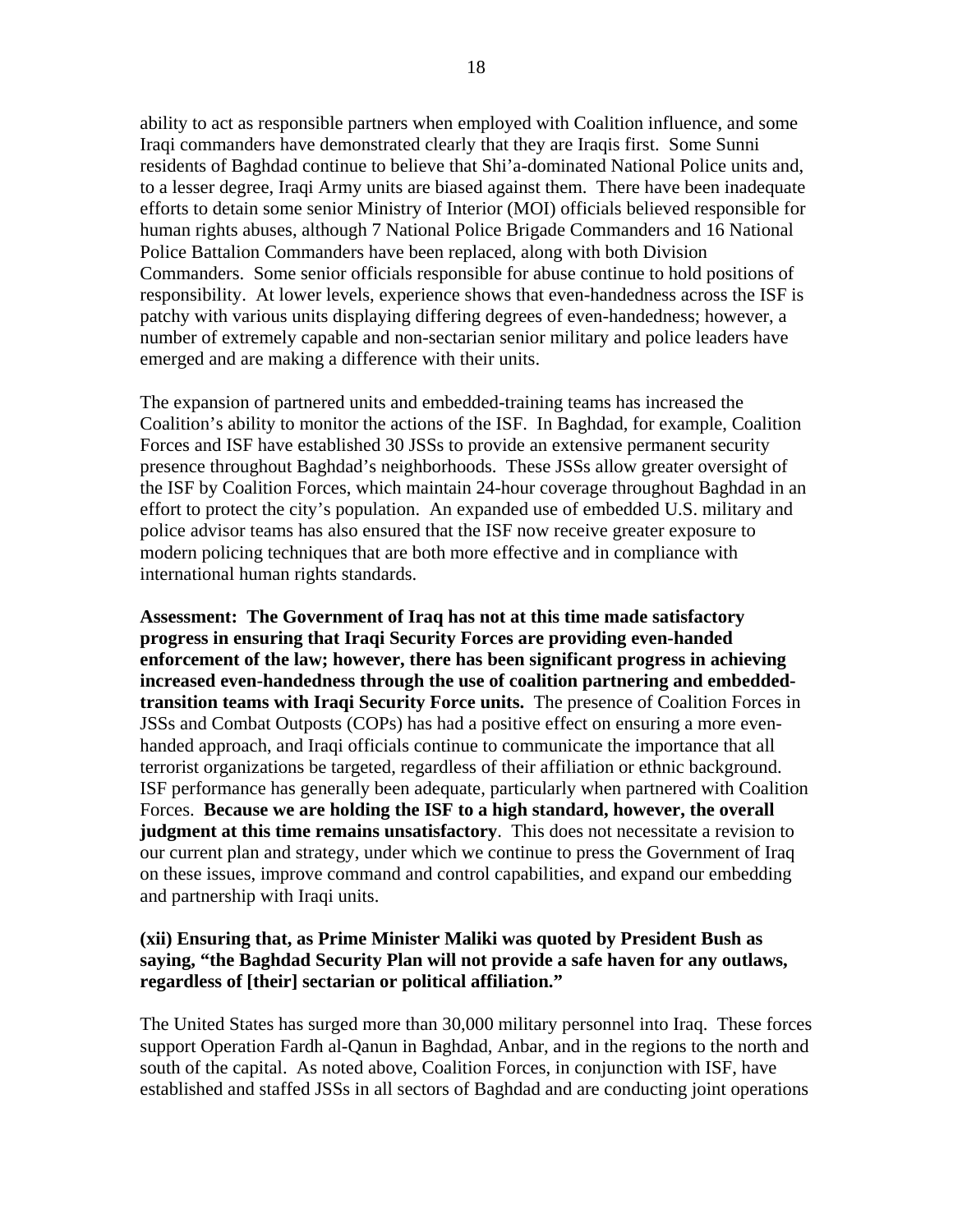in once contentious neighborhoods, such as the Shi'a dominated Sadr City and Sunnidominated Mansour District. There is currently only one JSS in Sadr City, though more are planned and operations have been conducted throughout Sadr City on a near-daily basis. The completion of additional JSSs throughout Baghdad should significantly increase the success of this effort.

Operations in some parts of Baghdad remain a significant challenge, though there are currently no areas of Baghdad where Coalition Forces and Iraqi Security Forces are not allowed to conduct operations. The Government of Iraq has supported operations by Iraqi and Coalition Forces targeting insurgents, militias, and terrorists across Iraq. United States diplomatic and military personnel have engaged the Iraqi Government at the highest levels to stress the importance of aggressively targeting all violent groups, regardless of sect or affiliation. The Iraqi Government has shown increased willingness to target and conduct actions against extremist groups and militias, such as Jaysh al-Mahdi Secret Cells, in order to establish a more secure environment in Baghdad.

Iraq Study Group Recommendation 25 calls for the Iraqi Government to establish milestones for reconciliation and to improve security. This benchmark helps establish the conditions for reconciliation by denying safe havens, regardless of sectarian or political affiliation, in line with this recommendation.

**Assessment: The Government of Iraq has made satisfactory progress in ensuring the Baghdad Security Plan does not provide a safe haven for any outlaws, regardless of their sectarian or political affiliations.** United States commanders report overall satisfaction with their ability to target any and all extremist groups. United States diplomatic and military personnel continue to engage the Iraqi Government at the highest levels to stress the importance of aggressively targeting all violent groups, regardless of sect or affiliation. Tribal elements in Diyala, Ninewa, and Salah ad Din are seeking support for tribal initiatives similar to those that have shown success in al-Anbar against AQI. Cache-finds averaging over three times last year's levels result from civilians increasingly providing intelligence leading to these discoveries, indicating an erosion of insurgent safe havens. The Government of Iraq has supported operations by Iraqi and Coalition Security forces targeting extremists across Iraq, including in Sadr City and the outer belts of Baghdad. Coalition Forces operate in these areas almost every night, though there remains one individual that Prime Minister Maliki has made the decision to delay targeting. The progress toward this benchmark has been **satisfactory,** and the effect is that the Coalition and the ISF are able to continue clearing and securing areas in and around Baghdad from which the enemy had been operating.

# **(xiii) Reducing the level of sectarian violence in Iraq and eliminating militia control of local security.**

Though precise measurements of sectarian violence vary, trends data supplied over time by MNF-I demonstrate a decrease in sectarian violence, particularly in Baghdad, since the beginning of Operation Fardh al-Qanun. Militia activity initially decreased but staged a resurgence in mid-May before falling again in June to the lowest level in a year.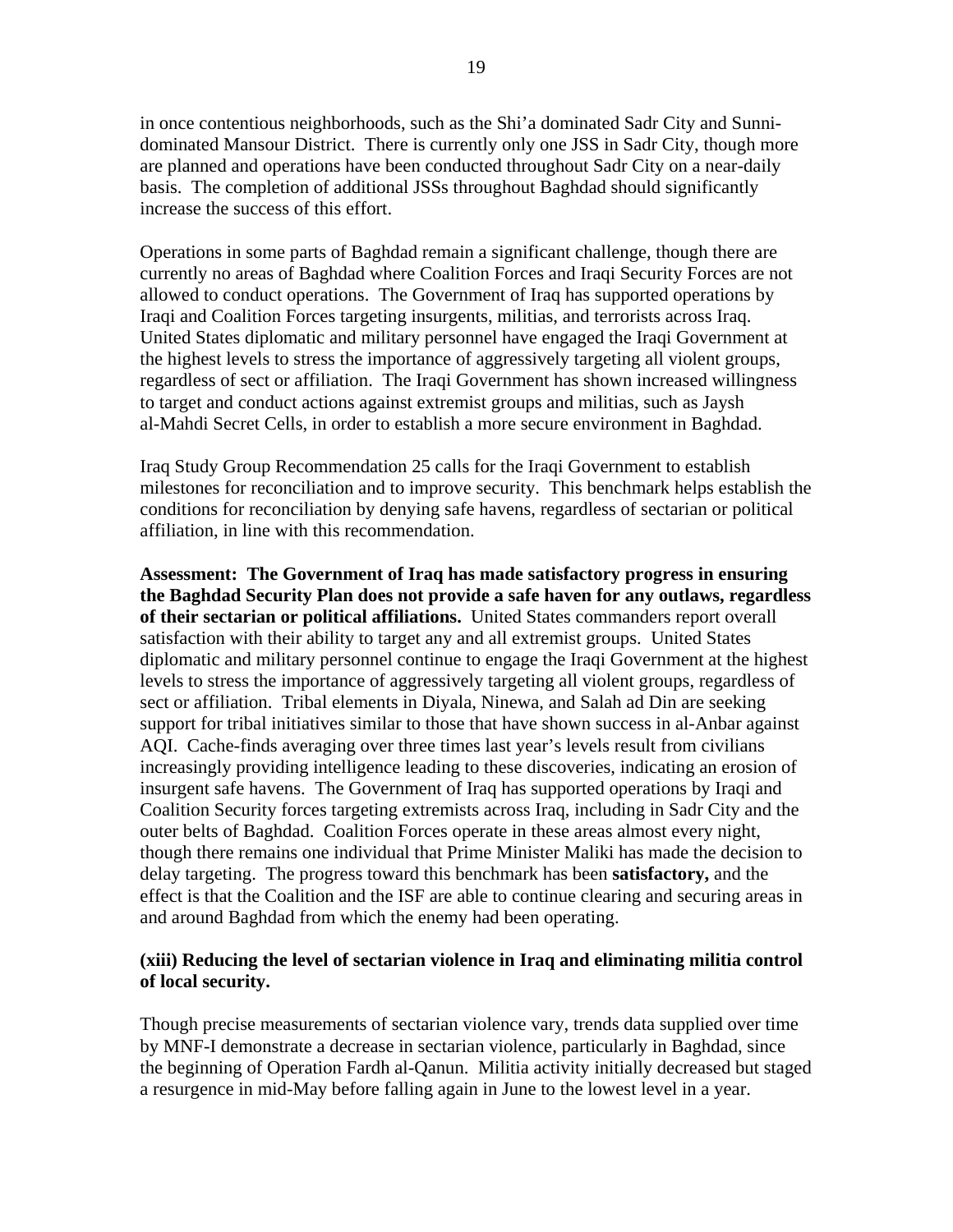Similar trends have been observed throughout Iraq; however, it is too early to determine how sustainable they will prove to be. As part of Operation Fardh al-Qanun, Coalition Forces have established over 30 JSSs and almost 30 COPs, throughout Baghdad. These stations bring security forces into the neighborhoods and provide the Iraqi populace with a means to deliver valuable information to security forces in order to target groups that incite sectarian violence. Similar outposts have been established throughout cities and rural areas of Iraq.

The United States Government is supporting a Ministry of Interior initiative to inspect all 47 Baghdad police stations to verify station police are performing their duties to standard. This action, coupled with the expanded use of embedded U.S. military and police advisor teams, helps ensure that Iraqi Security Forces are exposed on a daily basis to modern policing techniques that are more effective and in compliance with international human rights standards. Nonetheless, the police remain the element in which progress has been slowest and in which improvement is most needed.

Militia presence is still strong and reaches into the security services of a number of ministries. Despite some progress, militias are still a dominant force in parts of Baghdad, Basrah, and many provinces in Iraq -- and will likely remain so until the security situation begins to stabilize over time. (See pages 14-15, above.)

**Assessment: The Government of Iraq -- with substantial Coalition assistance -- has made satisfactory progress toward reducing sectarian violence but has shown unsatisfactory progress towards eliminating militia control of local security**. Furthermore, though sectarian violence has been reduced, it is not yet reduced to a level the Coalition judges acceptable. The effect of **unsatisfactory** progress toward eliminating militia control of local security has been negative in terms of perceptions of the authority and fairness of the Government of Iraq. However, this does not necessitate a revision to our current plan and strategy, under which we continue to press the Government of Iraq on these issues and are conducting aggressive operations with Iraqi forces to uproot the command and control of the most violent and destabilizing militia elements in Iraq.

# **(xiv) Establishing all of the planned joint security stations in neighborhoods across Baghdad.**

Many of the planned JSS, U.S. Combat Outposts, and other patrol bases have been established across Baghdad and the surrounding area. Over 60 of these stations are located within Baghdad, and 30 more are planned. Joint Security Stations provide an around-the-clock security presence in most of Baghdad and JSSs are particularly effective as they merge Coalition technology and resolve with Iraqi presence and calming influence. There are numerous examples where Iraqi presence has facilitated a lower application of force. This increased interaction with the local population should directly contribute to reducing crime and sectarian violence, such as murders and executions.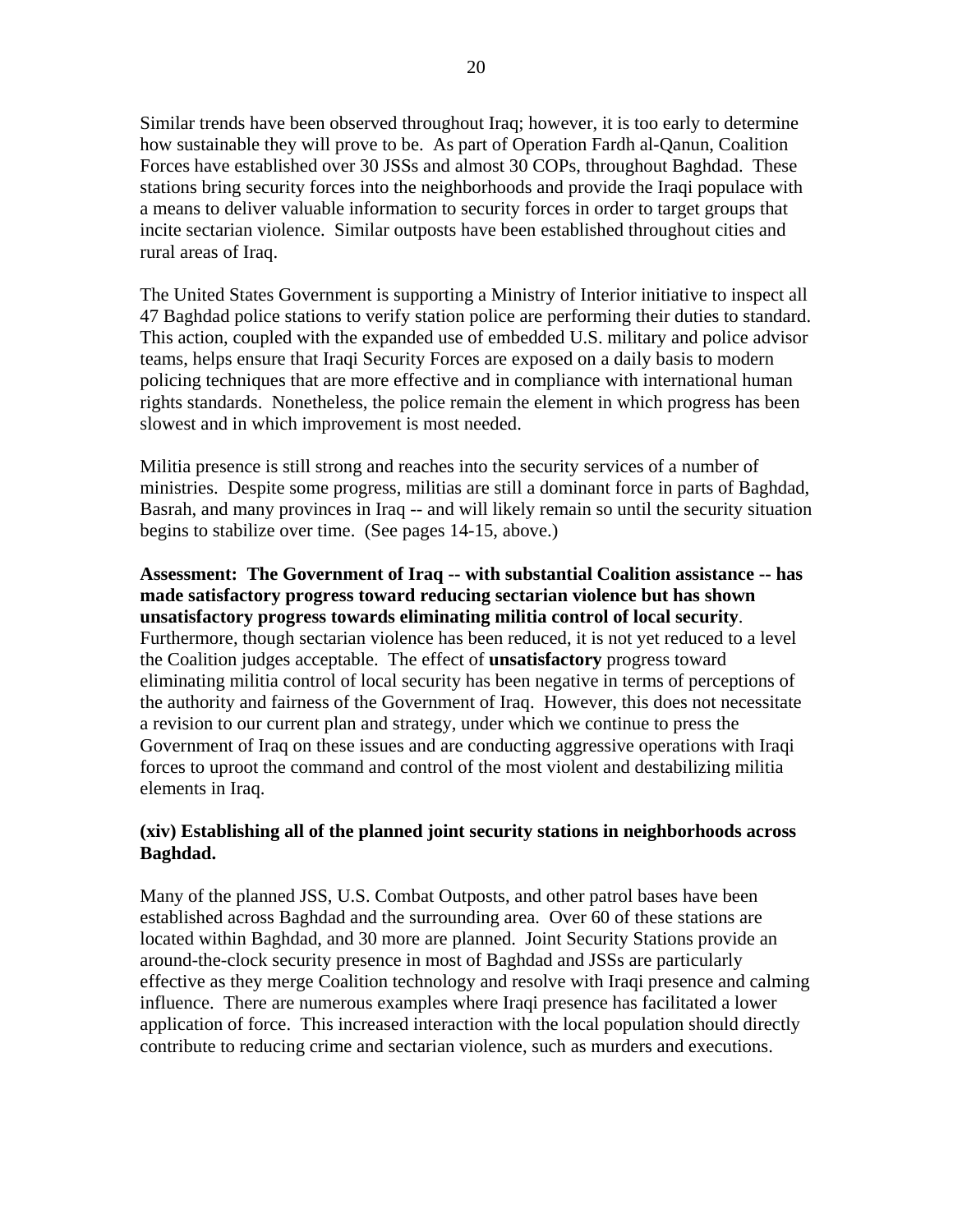Other stations are being established in outlying areas where interaction with the local people can have a direct impact on the reduction of violence within the city. As security conditions on the ground warrant review of the location and quantity of these stations, Coalition leaders will consult with the Baghdad Operational Commander, LTG Abboud, to determine future emplacements and additions.

**Assessment: The Government of Iraq -- with substantial Coalition assistance -- has made satisfactory progress toward establishing the planned JSSs in Baghdad.** As of June 16, Multinational Division-Baghdad reports 32 JSSs have achieved initial operational capability and 36 COPs have achieved initial or full operational capability. This benchmark is on track for completion at the required time. The progress toward this benchmark has been **satisfactory,** and the effects are increased control and security in the areas where these JSSs have been established.

# **(xv) Increasing the number of Iraqi security forces units capable of operating independently.**

Coalition Forces continue the Train-and-Equip program for the Iraqi Security Forces and field advisors to the Ministries of Interior and Defense in order to build Iraqi capacity to manage and sustain forces in the field. To advance the development of the fledgling Iraqi bureaucratic processes for committing funds, we have obtained the Iraqi Government's approval to pursue many of its procurement and logistical requirements through the U.S. Foreign Military Sales program. The United States is also negotiating an Acquisition Cross Service Agreement (ACSA) with the Iraqi Government. As the security ministries increase their capacity to support and sustain Iraqi forces, Iraqi units will become more capable of operating independently. Iraq earlier this year invested \$7.3 billion for the training and equipping of its own security forces -- an impressive investment that will need time to have an impact on the ground.

There are 9 Iraqi Army divisions, 31 Brigades, and 95 battalions in the operational lead for their area of responsibility. For an Iraqi unit to be designated capable of independent operations, it must achieve an Operational Readiness Assessment (ORA) Level 1 status. There has been a slight reduction in units assessed as capable of independent operations since January 2007. This reduction is due to a 20 percent increase in unit authorization levels (meaning the equipment numbers against which the unit is measured are higher), a fixed number of equipment sets and training seats, a lack of officers and NCOs (with some provided to less capable units to help stand them up), combat losses, and the sustainment challenges that come with these dynamics. In addition, there are more Iraqi units in the field and more being moved around the battlefield. This of course increases the logistics, services, and combat multiplier (close air support and artillery support) requirements exponentially.

Ministry of Interior capacity requires continued development. The Fiscal Year 2007 Department of Defense supplemental funding request focused on key shortfalls, particularly in MOI equipment maintenance. Because the MOD is only partially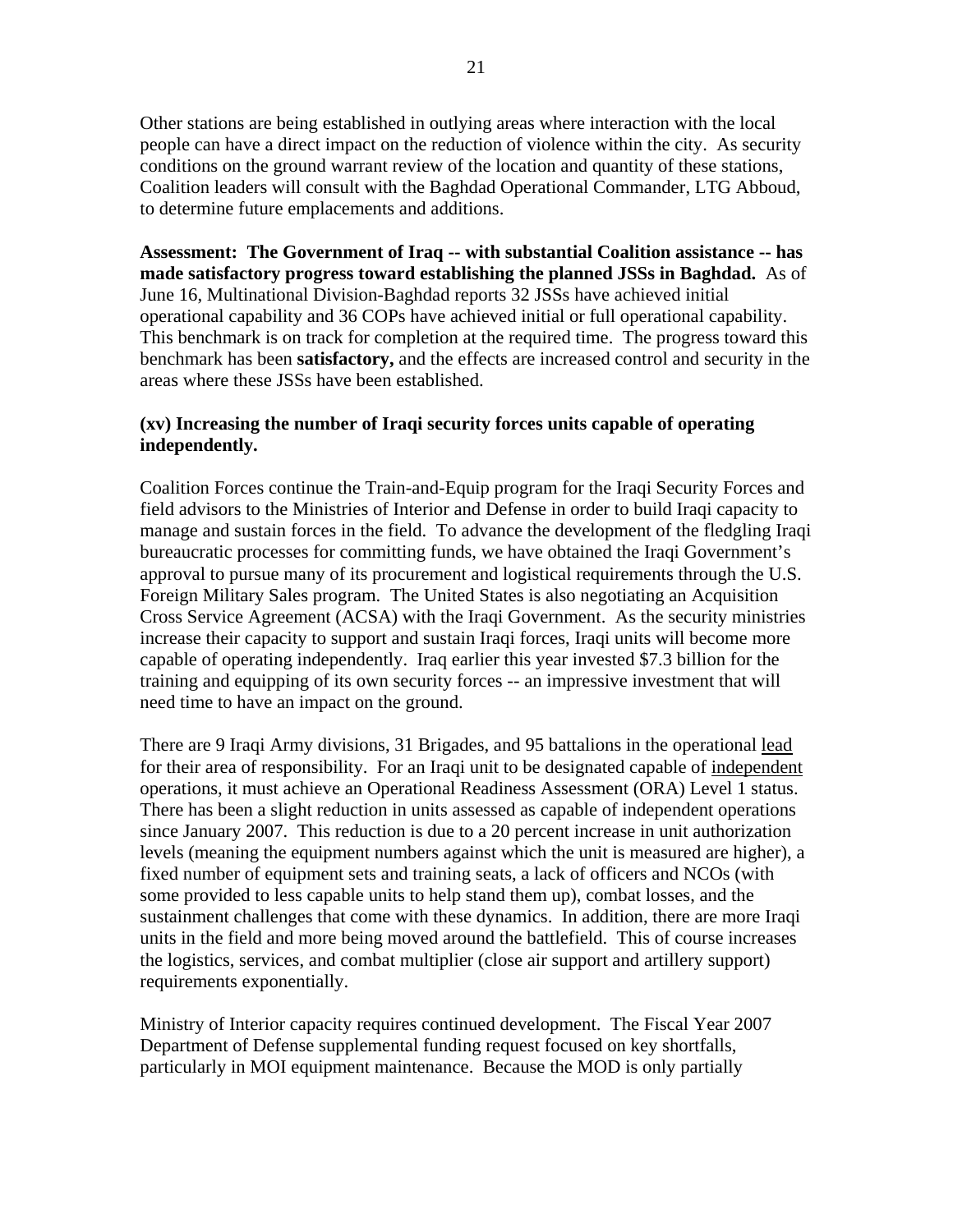effective at managing ministry functions, the Coalition continues to assist with fielded Iraqi Army forces.

**Assessment: The Iraqi Government has made unsatisfactory progress toward increasing the number of Iraqi Security Forces units capable of operating independently.** Development of ISF capabilities continues to grow while the ISF increases operational tempo for Operation Fardh al-Qanun. Readiness assessments for the National Police continue to show slow but steady improvement, but we continue to have concerns about the sectarian leaning of some national police units. The effect is that the presence of Coalition partners and support remains necessary for ISF operations. This does not necessitate a revision to the current plan and strategy, however, because the plan and strategy emphasize the importance of embedded trainers and the partnering of Iraqi and Coalition units. **ISF performance has generally been adequate, particularly when units are partnered with Coalition Forces**.

# **(xvi) Ensuring that the rights of minority political parties in the Iraqi legislature are protected.**

Article 37 of the Iraq constitution guarantees all Iraqis freedom to form and join associations and political parties. Minorities are guaranteed equal access to and participation in elections for the COR. The COR elected in December 2005 includes representatives from the Shi'a, Sunni, Kurdish, Turkmen, Chaldo-Assyrian Christian, and Yazidi communities. The Rules of Procedure for the COR guarantee the ability of its members to express their opinions, regardless of political party or affiliation, helping to ensure the full participation of all its members. COR rules permit groups as small as 10 members out of 275 to propose legislation.

The electoral system used to elect the current COR -- provincial proportional representation -- was chosen by the previous Iraqi parliament in 2005 to balance a number of factors, including the ability of women and of small minority parties to gain a share of representation. Iraqi parliamentarians and political parties are considering changes to the electoral laws, but there appears to be no effort that would adversely affect the rights of minorities.

The U.S. Mission is fully engaged with the Iraqi parliament to ensure appreciation for the concern attached by the United States to representation of women and minorities and a role for minority parties.

**Assessment: The Government of Iraq has made satisfactory progress toward ensuring that the rights of minority political parties in the Iraqi legislature are protected.** Minority political parties in the COR participate in COR activities in a manner consistent with minority parties in other parliamentary democracies. Women COR members work closely with each other, often across party lines. We anticipate a continued role for minorities and women in the parliament.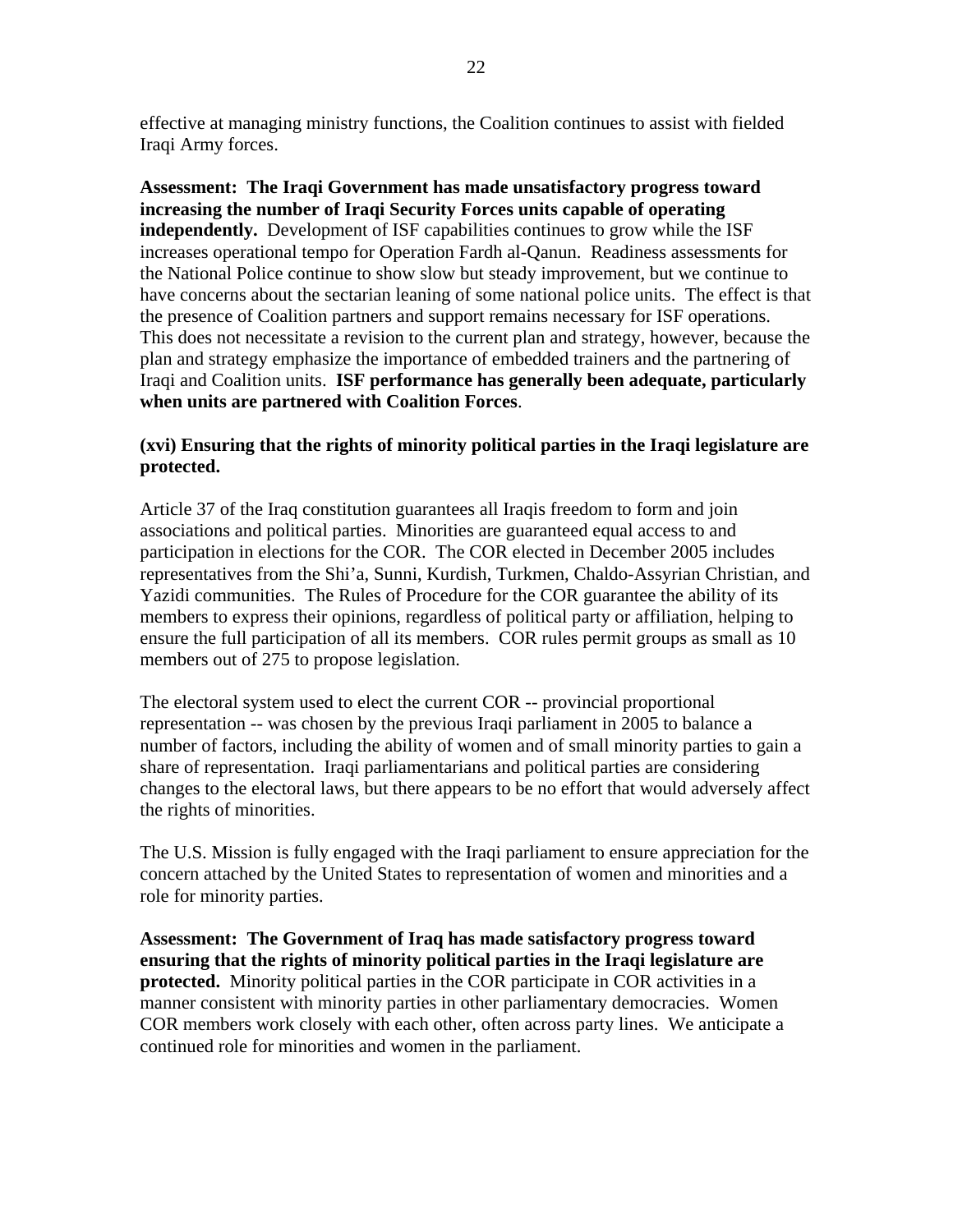### **(xvii) Allocating and spending \$10 billion in Iraqi revenues for reconstruction projects, including delivery of essential services, on an equitable basis.**

In 2006, the Iraqi Government managed to execute only 22 percent of its capital budget (an estimated \$1.35 billion of \$6.2 billion budgeted). It is worth noting that implementation and expenditure of the budget were slowed by the fact that the permanent government was not established until June 2006. A significant improvement in performance is necessary to make satisfactory progress on the 2007 benchmark. The benchmark would be fully achieved by allocating and obligating \$10 billion of investment capital during this calendar year, along with satisfactory progress on contract disbursements. As is normal in any capital budget, a portion of the funds will disburse in future years based on contract progress. While it is too soon to tell how much improvement will take place by the end of 2007, many of the problems from 2006 are being overcome. Most critical to the effort is the performance of the Ministry of Oil, with nearly 25 percent of the total capital budget; it remains unclear whether the Ministry has made any real effort to expend those funds.

True success lies not only in the percentage of the capital budget actually spent in 2007, but in the effects of spending, as the Iraqi Government seeks to establish its credibility with citizens though improved delivery of public services and tangible economic development. Moreover, adherence to and improved familiarity with the decentralized and accountable fiduciary structures introduced since the fall of Saddam will give Iraqi citizens added confidence in and a reason to support their local, regional, and national governments. The effects of this new emphasis and these new procedures are already being felt, albeit unevenly, across the country. Some ministries have developed and are implementing aggressive spending plans (such as the Ministry of Education), and several provinces (Anbar, in particular) are demonstrating their empowerment through their new spending programs. Should these successes spread across Iraq, this would mark the beginning of a new relationship between citizens and their government.

The most important change in 2007 is that all parties and all levels of Iraqi Government, from central to provincial to local, share an acute and unifying emphasis on budget execution. Unlike last year, the budget passed in February 2007 included detailed capital budgets. The Government of Iraq has established a senior-level budget execution task force (led by a Deputy Prime Minister, the Minister of Finance, and the Minister of Planning and Development Cooperation) to spur spending and improve communications between the central and provincial governments. New procedures have been enacted to expedite spending processes, such as revised procurement regulations and a rescission clause in the 2007 budget law. Budget execution officials have been provided with additional training and resources. Improvements are still needed in tracking budget performance; audited figures are generally available only 3 or more months after the end of any given spending period.

These changes have nearly tripled the ministries' rates of allocation when compared to last year at this time, though efforts must continue accelerating to make sufficient progress on this benchmark. Ministerial spending is moving ahead. The Ministry of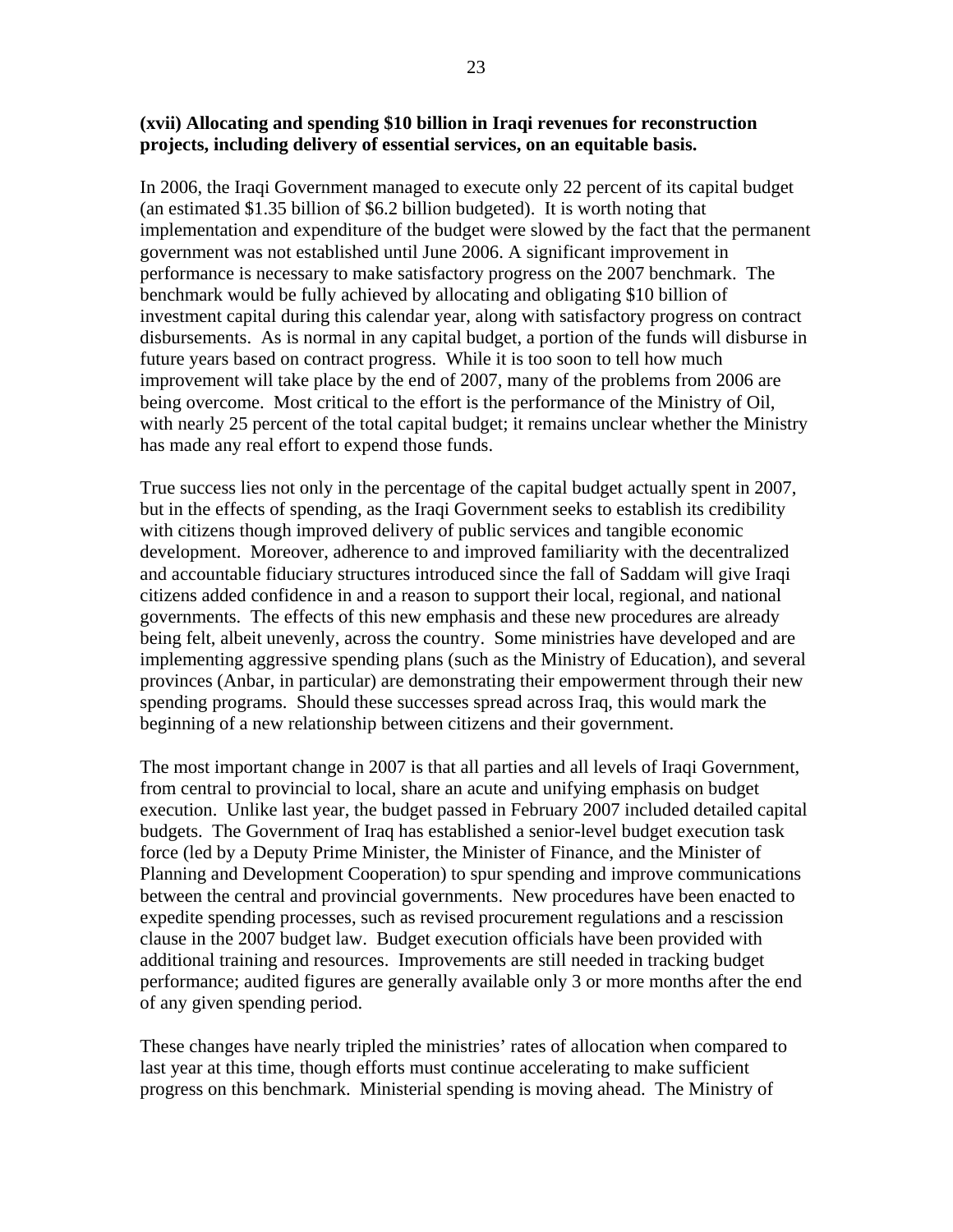Finance has moved more than 21 percent of the overall ministerial capital budget to the individual ministries' capital investment accounts, which enables them to award contracts and request additional releases based on contract schedules. With respect to provinces, a majority of the 2006 budget funding was released late in December. Provinces continue to apply those funds to improving services and advancing local reconstruction priorities, while at the same time processing their 2007 budgets. Most provinces are making significant progress in capital spending, but those with security challenges are lagging. Importantly, provincial budget allocations were calculated based on population statistics, which supports the constitution's concerns with equality.

**Assessment: The Iraqi Government is making satisfactory progress in allocating funds to ministries and provinces, but even if the full \$10 billion capital budget is allocated, spending units will not be able to spend all these funds by the end of 2007.** Execution of the complete 2007 capital budget is a very aggressive target for the Government of Iraq, which expects significant increases in 2007 spending following major initiatives to improve its budget execution processes. Although the trend to date is positive, sustaining progress through September to meet this benchmark at year-end requires accelerated spending and procurement activity, which are challenging tasks in the face of capacity constraints and security problems.

### **(xviii) Ensuring that Iraq's political authorities are not undermining or making false accusations against members of the ISF.**

Iraqi authorities continue to undermine and make false accusations against ISF members. There are still several reports each month of allegations of wrongdoing against ISF members believed to be non-sectarian in their approach to security. In most cases, we are unable to assess the validity of these allegations but believe them to be untrue. It appears from anecdotal evidence that Iraqi political authorities may not be pursuing allegations even-handedly. Trumped up charges by the de-Ba'athification Commission have been used in the past to cleanse Sunni officers from formations. Questionable judicial warrants by the Office of the Commander in Chief are a more recent technique to target Sunni commanders while influential sectarian actors linked to security ministries continue to degrade formal command structures. Similarly, some Sunni politicians have made baseless claims against ISF officials, suggesting that unsubstantiated claims of sectarians can cut both ways.

Some members of the COR and Council of Ministers have publicly supported ISF leaders while behind the scenes they continue to turn a blind eye to sectarian activities. United States military and diplomatic personnel continue to engage Iraqi Government officials at the highest levels to stress the need for Iraqi political authorities to cease making baseless accusations against ISF leaders for sectarian and political gain.

**Assessment: The Government of Iraq has made unsatisfactory progress in ensuring that Iraq's political authorities are not undermining or making false accusations against members of the ISF.** Accusations that undermine the independence and nonsectarianism of the ISF occur and are not adequately addressed by the Government of